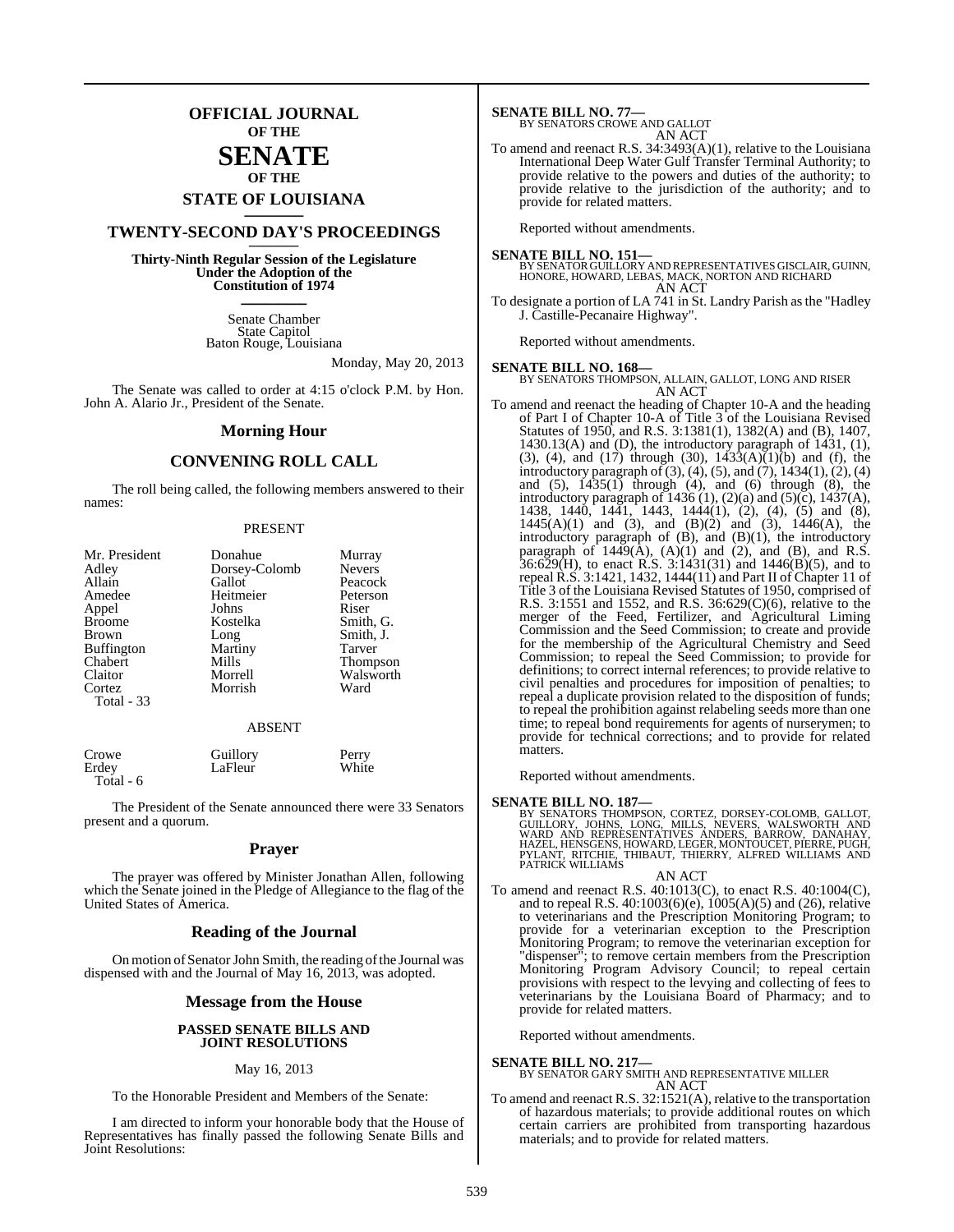#### Reported without amendments.

#### **SENATE BILL NO. 23—**

BY SENATOR PEACOCK AN ACT

To amend and reenact R.S. 32:1252(7) and 1270.10(A) and (B), relative to motorcycles and all-terrain vehicles; to provide for the area of responsibility for motorcycles and all-terrain vehicles; to notify certain existing motorcycle and all-terrain dealerships of any proposed new motorcycle or all-terrain vehicle dealerships or the relocation of a dealership; and to provide for related matters.

Reported without amendments.

#### **SENATE BILL NO. 53—** BY SENATOR ERDEY

AN ACT

To amend and reenact R.S. 22:1573(L), relative to continuing education requirements for title insurance producers; to provide for required hours of instruction for license renewal; and to provide for related matters.

Reported without amendments.

#### **SENATE BILL NO. 120—**

- BY SENATORS WALSWORTH AND THOMPSON AND REPRESENTATIVE JAY MORRIS AN ACT
- To amend and reenact R.S.  $22:550.17(C)$ , relative to captive insurers; to allow the commissioner of insurance to grant reinsurance credits to captive insurers under certain conditions; and to provide for related matters.

Reported without amendments.

#### **SENATE BILL NO. 136—** BY SENATOR CHABERT

AN ACT

To amend and reenact R.S. 32:1252(8) and (23) through (70), to enact R.S. 32:1252(71), 1261(A)(1)(x), 1262(B)(8), and 1283, and to repeal R.S. 32:1254(D)(6), relative to motor vehicles; to provide for definitions; to provide relative to manufacturers and dealers; to provide relative to sales and service satisfaction surveys and unauthorized acts; to prohibit certain rebate charge backs; to provide for choice of laws with regards to a vehicle protection product warranty; and to provide for related matters.

Reported with amendments.

#### **SENATE BILL NO. 147—** BY SENATOR ERDEY

AN ACT

To amend and reenact R.S. 32:300.5(A), the introductory paragraph of R.S. 32:300.5(B), R.S. 32:407(A)(2)(a), and R.S. 32:408(A)(1), relative to driver distractions; to prohibit social networking while operating a motor vehicle; to provide for penalties; to provide for knowledge of driver distractions; and to provide for related matters.

Reported with amendments.

# **SENATE BILL NO. 161—** BY SENATOR CHABERT

AN ACT

To amend and reenact R.S.  $38:2212(A)(1)(d)(v)$ , relative to public contracts; to provide an annual limit on work performed by a public entity to restore or rehabilitate a levee which is not maintained with federal funds, including mitigation on public lands owned by the state or a political subdivision; to provide that the annual limit includes labor, materials, and equipment, which is not publicly bid; to extend the termination date; and to provide for related matters.

Reported with amendments.

# **Page 2 SENATE 22nd DAY'S PROCEEDINGS**

#### **SENATE BILL NO. 190—**

BY SENATOR GALLOT AN ACT

To amend and reenact R.S. 6:325, 767, and 768, relative to banks and mutual associations; to provide for the access and transfer of the contents of a safety deposit box by a bank or association to a succession representative, heir, or legatee; to provide for access and transfer of the contents of certain accounts of a bank or association to a succession representative, heir, or legatee; to provide for procedure, terms, and conditions; to provide for an effective date; and to provide for related matters.

Reported with amendments.

#### **SENATE BILL NO. 81—** BY SENATOR PEACOCK

AN ACT

To amend and reenact R.S. 37:2175.2(A)(1), relative to home improvement contracting; to provide for terms and conditions relative to required registration; and to provide for related matters.

Reported with amendments.

# **SENATE BILL NO. 237—** BY SENATOR PETERSON

AN ACT

To amend and reenact R.S. 33:9039.68(B), relative to the general powers of the BioDistrict New Orleans board; to provide a method by which the board may reduce or exclude lands from its original district; to require legislative approval of any territorial changes to the BioDistrict boundaries; to authorize the creation of economic development projects within the original boundaries of the downtown development district and the BioDistrict New Orleans; and to provide for related matters.

Reported with amendments.

Respectfully submitted, ALFRED W. SPEER Clerk of the House of Representatives

### **Privilege Report of the Legislative Bureau**

May 20, 2013

To the President and Members of the Senate:

I am directed by your Legislative Bureau to submit the following report:

The following bills are approved as to construction and duplication. We advise and suggest the following amendments to the engrossed bills.

#### **HOUSE BILL NO. 44—**

BY REPRESENTATIVES HAZEL AND ARNOLD

AN ACT

To enact R.S. 44:11(E), relative to the confidentiality of information in personnel records of certain public employees; to provide for disclosure of certain information concerning members of the Firefighters' Retirement System if requested by specified entities; and to provide for related matters.

Reported without amendments.

#### **HOUSE BILL NO. 70—**

BY REPRESENTATIVE FANNIN AN ACT

To enact R.S. 40:1498(I), relative to the Bienville Parish Ward 4 and 5 Fire Protection District; to authorize an increase in the per diem paid to its governing board members; to provide relative to the number of meetings for which board members may be paid; and to provide for related matters.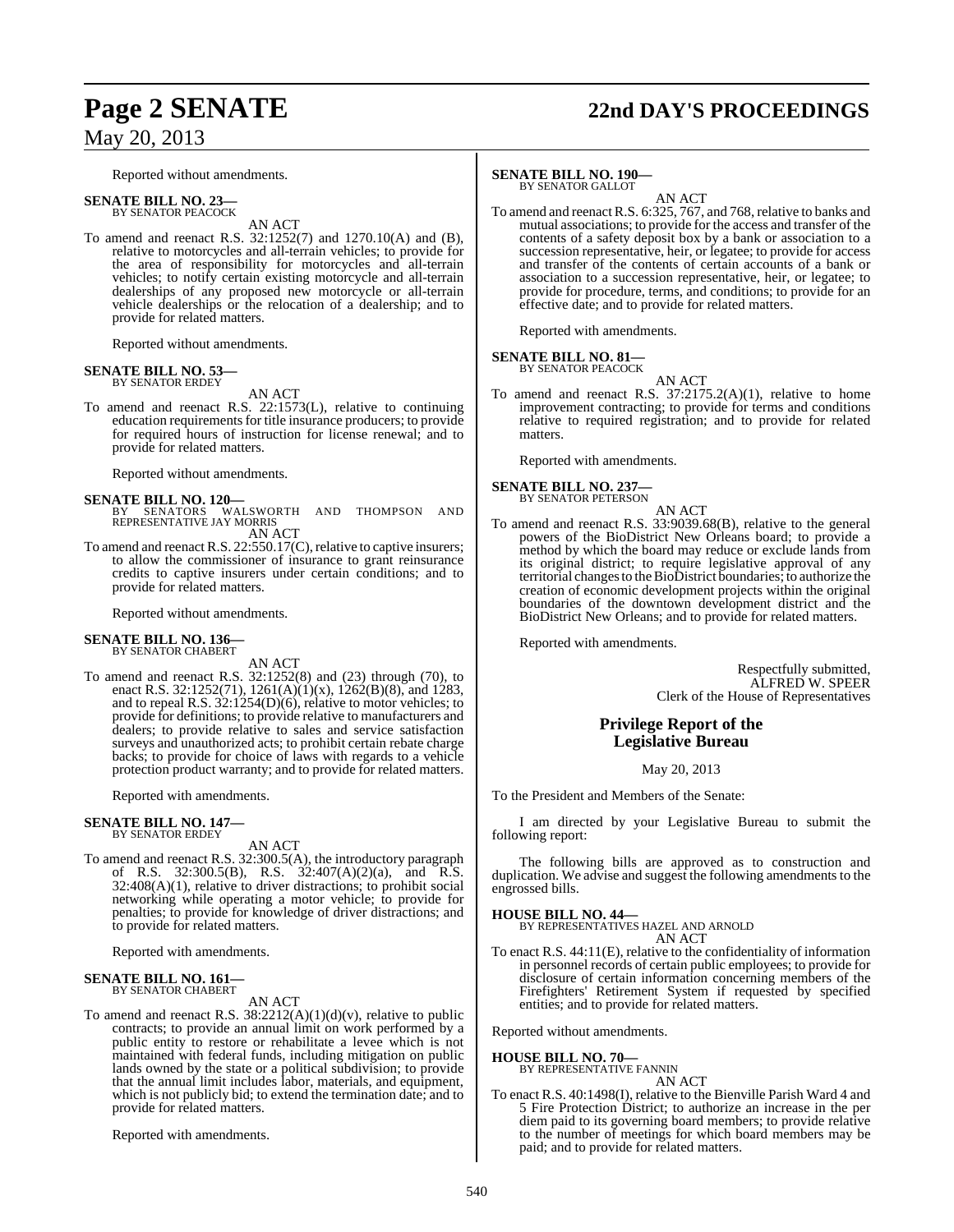# **22nd DAY'S PROCEEDINGS Page 3 SENATE**

# May 20, 2013

Reported without amendments.

**HOUSE BILL NO. 121—**

BY REPRESENTATIVE MONTOUCET AN ACT

To amend and reenact R.S. 23:1294(A)(2) and to enact R.S. 23:1294(A)(2)(l), relative to the Workers' Compensation Advisory Council; to add a representative of the Louisiana Physical Therapy Association to the council; and to provide for related matters.

Reported without amendments.

#### **HOUSE BILL NO. 131—** BY REPRESENTATIVE JAMES

A JOINT RESOLUTION

Proposing to amend Article III, Section 2(A)(3)(b) and  $(4)(\tilde{b})$ (introductory paragraph) of the Constitution of Louisiana, to provide for consideration of certain legislative instruments during regular sessions; to provide relative to subject matter restrictions for regular sessions; to provide for submission of the proposed amendment to the electors; and to provide for related matters.

Reported without amendments.

**HOUSE BILL NO. 147—**<br>BY REPRESENTATIVES HUVAL, BARRAS, STUART BISHOP, BROWN, CHAMPAGNE, FRANKLIN, GISCLAIR, HILL, HONORE, HOWARD,<br>NANCY LANDRY, LEBAS, LEOPOLD, MACK, MONTOUCET, AND ST.<br>GERMAIN

AN ACT

To enact R.S. 47:463.160 and 463.161, relative to motor vehicle special prestige plates; to provide for creation, issuance, and design of such license plates; to provide relative to the fee and distribution of fees for such plates; to authorize the promulgation of rules and regulations relative to the creation and implementation of a special prestige license plate; and to provide for related matters.

Reported with amendments.

#### **LEGISLATIVE BUREAU AMENDMENTS**

Amendments proposed by Legislative Bureau to Reengrossed House Bill No. 147 by Representative Huval

#### AMENDMENT NO. 1

In Senate Committee Amendment No. 7 proposed by the Senate Committee on Transportation, Highways and Public Works and adopted by the Senate on May 16, 2013, on line 24, change "line 4" to "line 3"

AMENDMENT NO. 2

On page 2, line 3, following "annual" and before "fee" insert "royalty"

#### **HOUSE BILL NO. 148—** BY REPRESENTATIVE PIERRE

AN ACT

To amend and reenact R.S. 22:1283, relative to motorcycle liability insurance; to extend the time period in which a policyholder may provide proof of appropriate license endorsements; to extend the time in which an initial applicant for motorcycle liability insurance may provide proof of appropriate license endorsements; and to provide for related matters.

Reported without amendments.

#### **HOUSE BILL NO. 180—**

BY REPRESENTATIVE BROWN AN ACT

To enact R.S. 33:381(C)(32), relative to the village of Goldonna and Natchitoches Parish; to provide for the abolition of the office of police chief and the police department in Goldonna; to provide limitations and requirements on such an abolition which include

a requirement for voter approval; to authorize the municipality to contract with other law enforcement entities in the parish for law enforcement services; and to provide for related matters.

Reported without amendments.

#### **HOUSE BILL NO. 188—**

BY REPRESENTATIVE PONTI

AN ACT To amend and reenact R.S. 37:1864.3(A)(2) and to enact R.S. 37:1861(A)(8) and 1864.3(A)(3), relative to secondhand dealers; to define precious metal object; to prohibit the payment of cash by secondhand dealers for precious metal objects; and to provide for related matters.

Reported without amendments.

# **HOUSE BILL NO. 224—** BY REPRESENTATIVE HOLLIS

- AN ACT
- To amend and reenact R.S. 17:492(A) and (D)(2) and 493(A) and (C), relative to school bus operators; to require the immediate removal of a nontenured school bus operator who is convicted of or has pled nolo contendere to certain offenses relative to operating a vehicle while intoxicated; to provide that such a conviction or plea shall be grounds for removal of a tenured school bus operator; to provide for applicability; to provide an effective date; and to provide for related matters.

Reported without amendments.

# **HOUSE BILL NO. 232—** BY REPRESENTATIVE BROWN

AN ACT

To amend and reenact R.S. 33:4574.1.1(A)(11), relative to the Grant Parish Tourist Commission; to provide for the maximum tax rate of the hotel occupancy tax levied by the commission; and to provide for related matters.

Reported without amendments.

#### **HOUSE BILL NO. 241—**

BY REPRESENTATIVE WILLMOTT AN ACT

To amend and reenact R.S. 37:1021, 1023(A), and 1025(A)(1), relative to medication attendants; to expand the applicability of the medication attendant provisions to the office of aging and adult services; to change the term "Medicaid waiver services provided to persons with developmental disabilities" to "Medicaid home- and community-based services"; to change the term "mental retardation" to "developmental disabilities"; to make technical corrections; and to provide for related matters.

Reported without amendments.

## **HOUSE BILL NO. 243—**

BY REPRESENTATIVE CARTER AN ACT

To amend and reenact R.S.  $17:3048.1(P)(1)(a)$  and  $(V)(1)(a)$ , relative to the Taylor Opportunity Program for Students; to provide for the eligibility of certain students graduating from certain high schools outside of Louisiana or the United States to receive program awards; to provide for effectiveness; and to provide for related matters.

Reported without amendments.

### **HOUSE BILL NO. 286—**

BY REPRESENTATIVE BROSSETT AN ACT

To amend and reenact R.S.  $38:330.1(C)(2)(c)$  and  $(3)(a)$ , relative to the SoutheastLouisiana Flood Protection Authorities; to provide for the nominating committee; to provide for the authority of the nominating committee; to provide for the notice of committee vacancy; and to provide for related matters.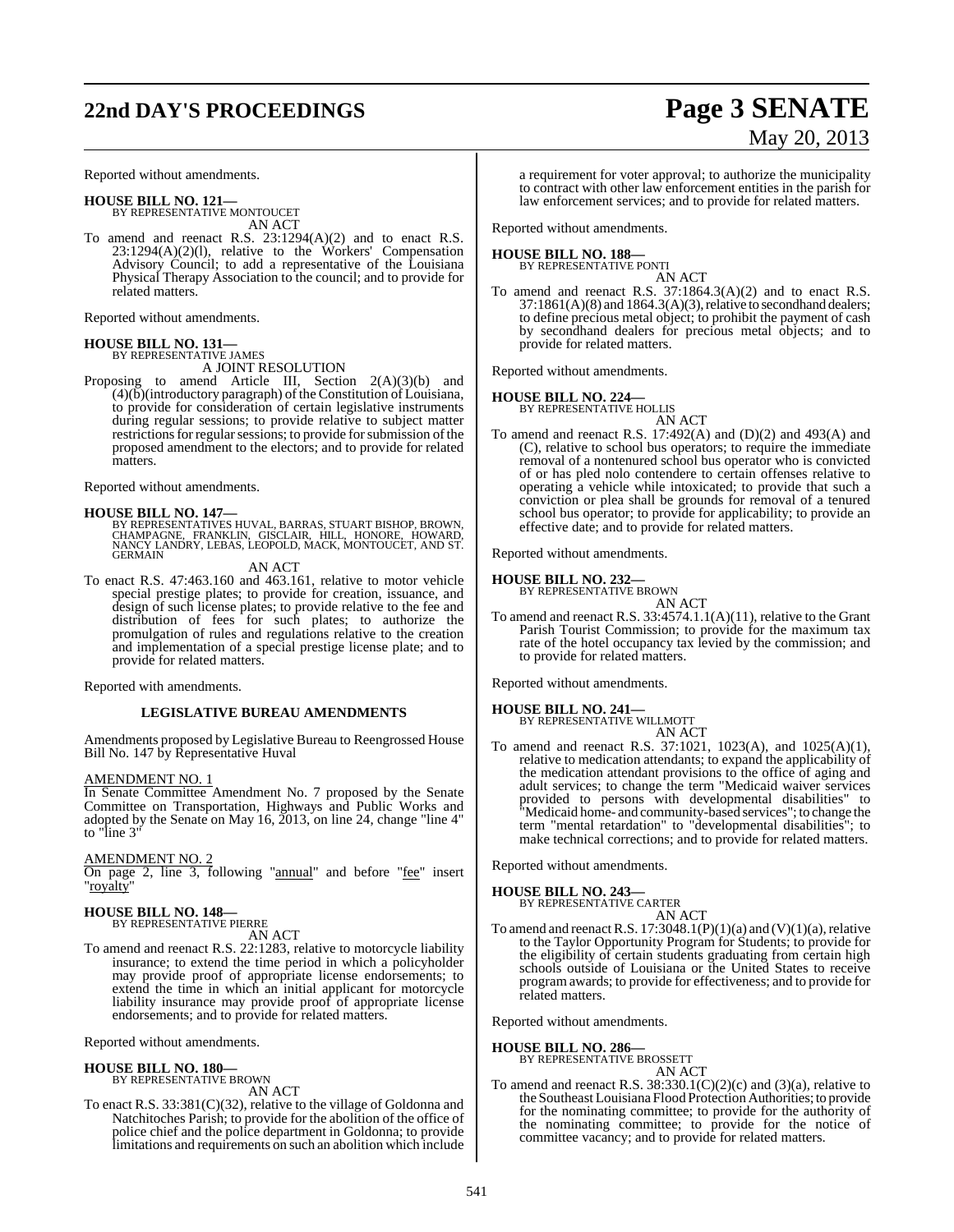Reported without amendments.

**HOUSE BILL NO. 287—**

BY REPRESENTATIVE DANAHAY AN ACT

To amend and reenact R.S. 40:1498(D), relative to Calcasieu Parish; to provide relative to fire protection districts within Calcasieu Parish; to increase the maximum per diem for board members; and to provide for related matters.

Reported without amendments.

#### **HOUSE BILL NO. 300—** BY REPRESENTATIVE COX

AN ACT

To amend and reenact R.S. 40:1601(A) and to repeal R.S.  $40:1601(C)(3)$ , relative to novelty lighters; to provide for definitions and application; and to provide for related matters.

Reported without amendments.

#### **HOUSE BILL NO. 339—**

BY REPRESENTATIVE BERTHELOT AN ACT

To amend and reenact R.S. 40:1510, relative to volunteer firefighters; to allow for the use of public funds for certain activities; to create a length of service program; and to provide for related matters.

Reported without amendments.

**HOUSE BILL NO. 351—** BY REPRESENTATIVES LEOPOLD AND WESLEY BISHOP AND SENATOR MORRELL

AN ACT

To amend and reenact R.S. 48:229(B), relative to the highway priority construction program; to provide relative to priorities for bridges within the proposed program of construction for highways; and to provide for related matters.

Reported without amendments.

**HOUSE BILL NO. 355—** BY REPRESENTATIVE LEBAS

AN ACT

To amend and reenact R.S.  $40:1007(E)(1)$ , relative to access to prescription monitoring information; to add certain delegates to the persons authorized to access prescription monitoring information; and to provide for related matters.

Reported without amendments.

## **HOUSE BILL NO. 373—**

BY REPRESENTATIVE FRANKLIN AN ACT

To enact R.S. 47:463.160, relative to motor vehicle special prestige plates; to provide for the Free and Accepted Mason license plate; to provide for the creation, issuance, and design of such license plates; to provide relative to the fee and distribution of fees for such plates; to authorize the promulgation of rules and regulations relative to the creation and implementation of a special prestige license; to provide for qualified applicants; and to provide for related matters.

Reported without amendments.

#### **HOUSE BILL NO. 383—**

BY REPRESENTATIVES LOPINTO, BILLIOT, LEOPOLD, AND LORUSSO AND SENATORS APPEL, HEITMEIER, AND MARTINY AN ACT

To amend and reenact R.S. 46:1064.2, relative to hospital service districts in Jefferson Parish; to provide relative to the lease of a hospital owned by any such district; to authorize such leases without voter approval; and to provide for related matters.

Reported without amendments.

# **Page 4 SENATE 22nd DAY'S PROCEEDINGS**

#### **HOUSE BILL NO. 390—**

BY REPRESENTATIVE LEBAS AN ACT

To amend and reenact R.S. 37:1164(2)(introductory paragraph) and (b), relative to colleges of pharmacy; to provide for definitions; to clarify existing terminology; and to provide for related matters.

Reported without amendments.

# **HOUSE BILL NO. 391—** BY REPRESENTATIVE LEBAS

AN ACT

To amend and reenact R.S. 37:1232 and to enact R.S. 37:1182(B)(9), relative to the Louisiana Board of Pharmacy; to add to the board's powers and duties with respect to nonresident licensees; to provide relative to nonresident pharmacies; and to provide for related matters.

Reported with amendments.

#### **LEGISLATIVE BUREAU AMENDMENTS**

Amendments proposed by Legislative Bureau to Engrossed House Bill No. 391 by Representative LeBas

#### AMENDMENT NO. 1

On page 2, line 24, following "is" and before "resident" insert "a"

## **HOUSE BILL NO. 395—**

BY REPRESENTATIVE GUINN

AN ACT To enact R.S. 32:412(L) and R.S. 40:1321(L), relative to driver's licenses and special identification cards; to authorize the inclusion of "situs inversus totalis" on driver's licenses and special identification cards; to provide for rules and regulations; and to provide for related matters.

Reported with amendments.

#### **LEGISLATIVE BUREAU AMENDMENTS**

Amendments proposed by Legislative Bureau to Engrossed House Bill No. 395 by Representative Guinn

#### AMENDMENT NO. 1

In Senate Committee Amendment No. 5 proposed by the Senate Committee on Transportation, Highways and Public Works and adopted by the Senate on May 16, 2013, on line 16, change "which" to "that"

#### AMENDMENT NO. 2

In Senate Committee Amendment No. 5 proposed by the Senate Committee on Transportation, Highways and Public Works and adopted by the Senate on May 16, 2013, on line 21, following "ID" and before "compliant" insert "Act"

#### AMENDMENT NO. 3

In Senate Committee Amendment No. 5 proposed by the Senate Committee on Transportation, Highways and Public Works and adopted by the Senate on May 16, 2013, on line 22, following " $ID$ " and before "compliant" insert "Act"

#### AMENDMENT NO. 4

In Senate Committee Amendment No. 5 proposed by the Senate Committee on Transportation, Highways and Public Works and adopted by the Senate on May 16, 2013, on line 27, following " $(3)$ " and before "authorized" change "The compliance with REAL ID" to "Compliance with the REAL ID ACT"

#### AMENDMENT NO. 5

In Senate Committee Amendment No. 5 proposed by the Senate Committee on Transportation, Highways and Public Works and adopted by the Senate on May 16, 2013, on line 29, following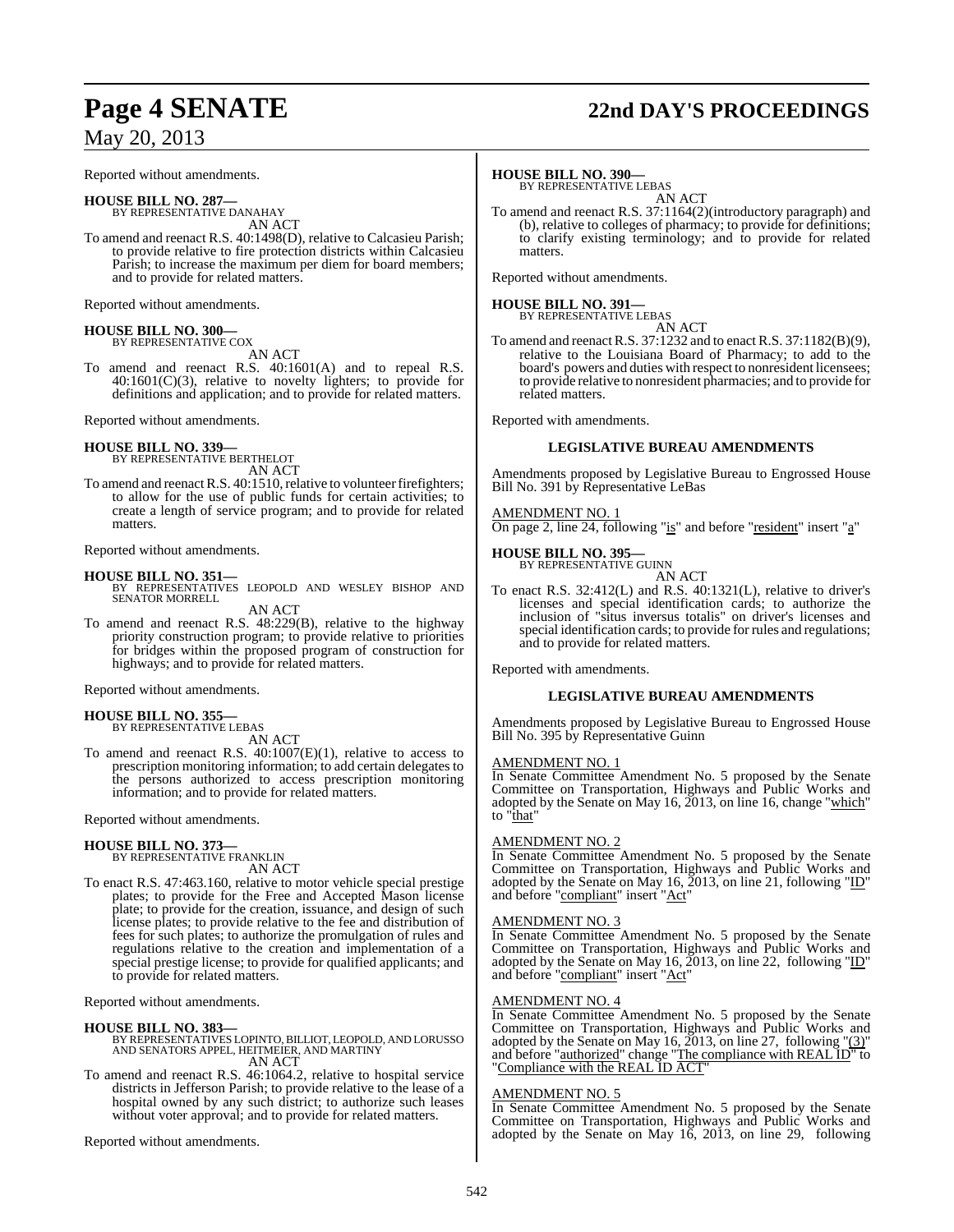# **22nd DAY'S PROCEEDINGS Page 5 SENATE**

# May 20, 2013

"shall" and before "after" change "only be implemented" to "be implemented only

## AMENDMENT NO. 6

In Senate Committee Amendment No. 8 proposed by the Senate Committee on Transportation, Highways and Public Works and adopted by the Senate on May 16, 2013, on page 2, line 3, change "<u>which</u>" to "that"

#### AMENDMENT NO. 7

In Senate Committee Amendment No. 8 proposed by the Senate Committee on Transportation, Highways and Public Works and adopted by the Senate on May 16, 2013, on page 2, line 7, following "ID<sup>†</sup> insert "<u>Act</u>"

#### AMENDMENT NO. 8

In Senate Committee Amendment No. 8 proposed by the Senate Committee on Transportation, Highways and Public Works and adopted by the Senate on May  $16, 2013$ , on page 2, line 9, following "ID<sup>\*</sup> and before "compliant" insert "Act"

#### AMENDMENT NO. 9

In Senate Committee Amendment No. 8 proposed by the Senate Committee on Transportation, Highways and Public Works and adopted by the Senate on May 16, 2013, on page 2, line 15, following "(3)" and before "authorized" change "The compliance with  $REAL \overline{ID}$ " to "Compliance with the REAL ID Act"

#### AMENDMENT NO. 10

In Senate Committee Amendment No. 8 proposed by the Senate Committee on Transportation, Highways and Public Works and adopted by the Senate on May 16, 2013, on page 2, line 17, following "shall" and before "after" change "only be implemented" to "be implemented only"

AMENDMENT NO. 11 On page 1, line 16, change "regulation" to "regulations"

AMENDMENT NO. 12 On page 2, line 11, change "regulation" to "regulations"

## **HOUSE BILL NO. 409—**

BY REPRESENTATIVE JOHNSON AN ACT

To amend and reenact R.S. 32:1524 and to enact R.S. 32:1524.1, 1524.2, and 1524.3, relative to contract carriers transporting railroad employees; to provide for certain safety regulations for such contract carriers, including driver qualifications, alcohol and controlled substance testing, vehicle inspections, and records; to provide for violations and penalties; to provide for definitions; and to provide for related matters.

Reported with amendments.

#### **LEGISLATIVE BUREAU AMENDMENTS**

Amendments proposed by Legislative Bureau to Reengrossed House Bill No. 409 by Representative Johnson

AMENDMENT NO. 1 On page 4, line 28, delete "Louisiana"

AMENDMENT NO. 2 On page 6, line 28, delete "occuring"

AMENDMENT NO. 3 On page 7, line 17, change "," to "and"

AMENDMENT NO. 4 On page 8, line 22, following "Z308.1" and before "requirements" insert "<u>minimum</u>"

#### **HOUSE BILL NO. 410—**

BY REPRESENTATIVES TALBOT AND FANNIN AN ACT

To amend and reenact R.S. 23:1371.2, relative to workers' compensation; to provide for the submission deadlines to the Workers' Compensation Second Injury Fund; to extend the sunset date of the fund; and to provide for related matters.

Reported without amendments.

# **HOUSE BILL NO. 425—** BY REPRESENTATIVE HENRY

AN ACT

To enact R.S. 6:1013.1, relative to check cashing facilities; to provide for cashing certain government checks; to provide for records retention; and to provide for related matters.

Reported with amendments.

#### **LEGISLATIVE BUREAU AMENDMENTS**

Amendments proposed by Legislative Bureau to Engrossed House Bill No. 425 by Representative Henry

AMENDMENT NO. 1

On page 1, line 11, change "valid, current, Louisiana driver's license which" to "valid current Louisiana driver's license that"

AMENDMENT NO. 2 On page 1, line 13, change "valid, current, driver's" to "valid current driver's'

AMENDMENT NO. 3 On page 1, line 13, change "which" to "that"

AMENDMENT NO. 4 On page 1, line 14, change "of the person and birth date" to "and the date of birth"

AMENDMENT NO. 5 On page 1, line 15, change "valid, current, special" to "valid current special

AMENDMENT NO. 6 On page 1, line 18, change "valid, current, passport, or" to "valid current passport or

AMENDMENT NO. 7 On page 1, line 19, delete "of the"

AMENDMENT NO. 8 On page 1, line 20, at the beginning of the line, delete "person"

AMENDMENT NO. 9 On page 2, line 1, change "valid, current, military, or" to "valid current military or"

AMENDMENT NO. 10 On page 2, line 2, delete "of the person"

AMENDMENT NO. 11 On page 2, line 7, change "which" to "that"

AMENDMENT NO. 12 On page 2, line 11, change "In addition, an" to "An"

AMENDMENT NO. 13 On page 2, line 19, change "which" to "that"

AMENDMENT NO. 14 On page 2, line 23, change "which" to "that"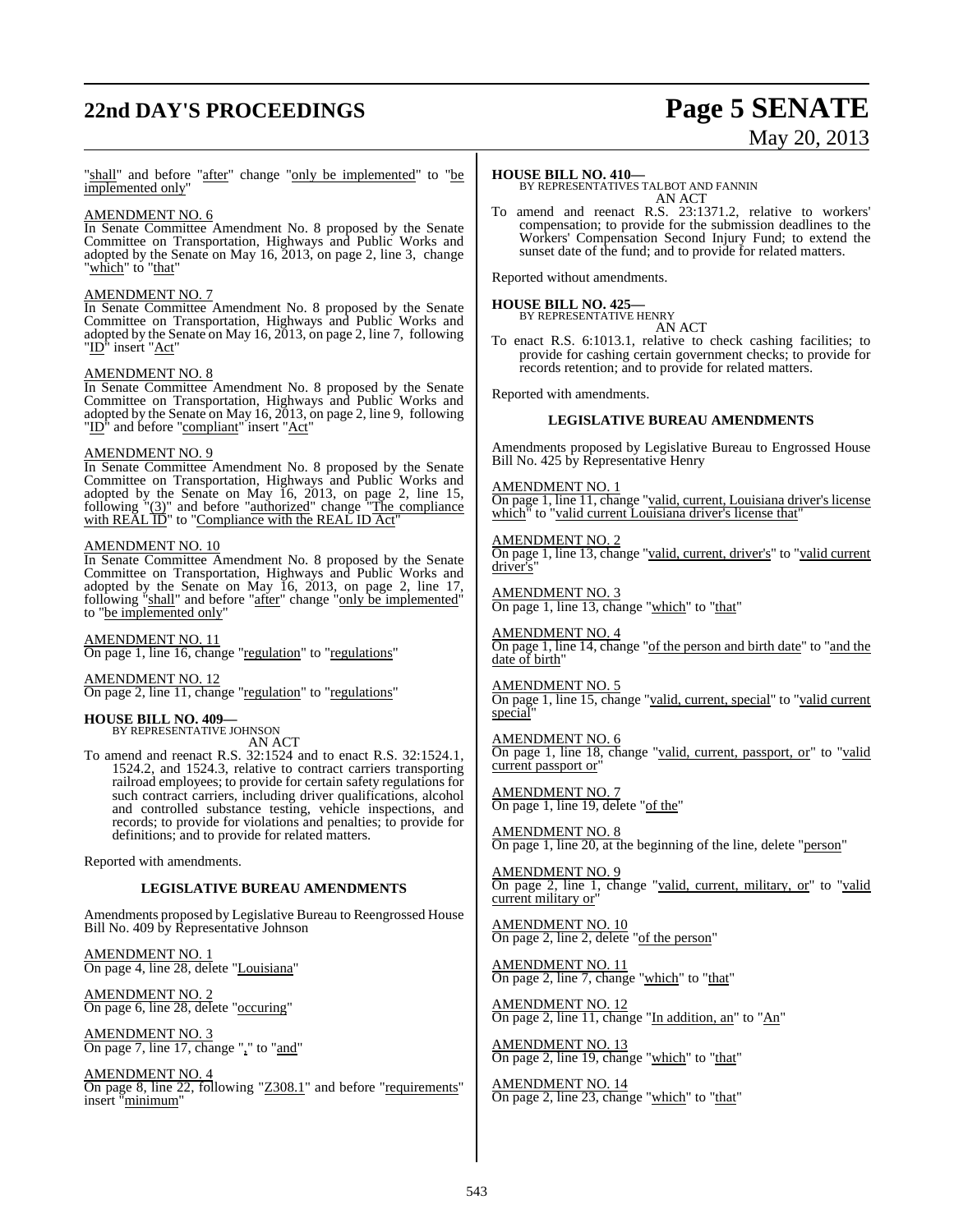# **Page 6 SENATE 22nd DAY'S PROCEEDINGS**

## May 20, 2013

#### **HOUSE BILL NO. 451—**

BY REPRESENTATIVES BARROW, BADON, BROSSETT, BROWN,<br>CARTER,HUNTER,KATRINA JACKSON,JAMES,JEFFERSON,JONES,<br>NANCY LANDRY,MORENO,PRICE,SMITH,ST.GERMAIN,ALFRED<br>WILLIAMS,AND WILLMOTT AND SENATOR BROOME AN ACT

To amend and reenact R.S. 40:2022, relative to duties of licensed hospitals; to provide for legislative intent relative to the health of newborns; to require hospitals to offer the pertussis vaccine to parents of newborns; to provide for exceptions; to require provision of certain health care information under specified conditions; to provide for construction of provisions; and to provide for related matters.

Reported without amendments.

# **HOUSE BILL NO. 465—** BY REPRESENTATIVE SHADOIN

AN ACT

To amend and reenact R.S.  $32:393(B)(2)$  and  $(C)(1)(b)$  and  $414.2(A)(1)(c)$  and to enact R.S. 32:414.2(A)(1)(d)(xi), relative to commercial driver's licenses; to provide for reports to be sent to the Department of Public Safety and Corrections regarding violations by holders of commercial driver's licenses; to provide relative to the disqualification of commercial driver's licenses; to provide for definitions; and to provide for related matters.

Reported without amendments.

**HOUSE BILL NO. 470—** BY REPRESENTATIVE WILLMOTT AN ACT

To enact R.S. 32:284.1, relative to the transportation of dogs; to prohibit the transportation of dogs in pickup truck beds and utility trailers on certain roadways; to provide for penalties; and to provide for related matters.

Reported without amendments.

#### **HOUSE BILL NO. 525—**

BY REPRESENTATIVE HARRIS AN ACT

To amend and reenact R.S. 46:230.1(C), 231(4)(introductory paragraph) and (b),  $231.2(A)(2)$ , and  $231.6(C)$ , to enact R.S. 46:231.12 and 460.6(F), and to repeal R.S. 46:231(13), 231.3, 231.6(D) and (E), 231.7 through 231.11, and 460.8(C), relative to aid to needy families; to provide for definitions; to provide eligibility conditionsfor the cash assistance program; to provide for employment services for cash assistance recipients; to provide for contingency of certain services upon appropriation; to provide for promulgation of rules; and to provide for related matters.

Reported without amendments.

#### **HOUSE BILL NO. 544—** BY REPRESENTATIVE PONTI

AN ACT

To amend and reenact R.S. 6:1085, relative to the commissioner of financial institutions; to provide for the promulgation of rules; to provide for a temporary licensing exemption for certain residential mortgage loan originators; and to provide for related matters.

Reported without amendments.

#### **HOUSE BILL NO. 547—** BY REPRESENTATIVE PRICE

AN ACT

To amend and reenact R.S. 32:781(4), (7), and (14), 784(A)(introductory paragraph) and (5), 785, 790(B), 792(A)(introductory paragraph), and 794(A)(3) and to enact R.S. 32:784(A)(6) and 792( $\hat{A}$ )(5), relative to the regulation of used motor vehicles; to provide for definitions; to provide for rent-to-own dealers; to provide for used motor vehicle salespersons; to provide procedures for denial, suspension, or revocation of a license; to provide for notice, hearings, and

appeals; to provide for abandonment of businesses; to increase the fine for violations of black market sales; to provide for grounds for denial of a license; to provide relative to wholesale motor vehicle auctions; and to provide for related matters.

Reported with amendments.

#### **LEGISLATIVE BUREAU AMENDMENTS**

Amendments proposed by Legislative Bureau to Reengrossed House Bill No. 547 by Representative Price

#### AMENDMENT NO. 1

On page 8, line 26, change "A licensed" to "Licensed"

**HOUSE BILL NO. 554—** BY REPRESENTATIVES GAROFALO, BADON, BARROW, BERTHELOT, BILLIOT, WESLEY BISHOP, AND BROWN AN ACT

To enact R.S. 40:1503.1, relative to Orleans Parish; to create the Fort Pike Fire Protection District within the parish; to provide relative to the boundaries, purpose, governance, and powers and duties of the district; to provide relative to district funding, including the authority to levy ad valorem taxes; and to provide for related matters.

Reported without amendments.

#### **HOUSE BILL NO. 557—**

BY REPRESENTATIVE WILLMOTT

AN ACT To enact Children's Code Article 609(A)(3), relative to mandatory reporting of child abuse; to require training be made available for mandatory reporters; to provide that a mandatory reporter may obtain training as the reporter deems necessary; to authorize state regulatory departments, boards, commissions, and agencies to offer continuing education credit; to authorize certain entitiesto provide equivalent training; and to provide for related matters.

Reported without amendments.

#### **HOUSE BILL NO. 582—**

BY REPRESENTATIVES SIMON, HENSGENS, HOFFMANN, KATRINA JACKSON, POPE, AND PATRICK WILLIAMS AN ACT

To enact R.S. 40:1742(A)(4), relative to parking spaces for certain disabled persons; to require access aislesto have the phrase "No Parking" written upon the pavement; to provide for penalties; to provide for applicability; and to provide for related matters.

Reported without amendments.

#### **HOUSE BILL NO. 583—**

BY REPRESENTATIVE COX AN ACT

To enact R.S. 23:331, relative to veterans; to provide with respect to employment discrimination; to provide for protection for veterans to attend necessary medical appointments; to provide definitions; to provide penalties; and to provide for related matters.

Reported without amendments.

#### **HOUSE BILL NO. 628—**

BY REPRESENTATIVE BARRAS

AN ACT To amend and reenact R.S. 9:400(A)(introductory paragraph), (B), (D), and (E), R.S. 11:22(D), 143(C)(introductory paragraph), 701(10), 1115(C), 1345.4, 1345.6, 1632(D)(1), 1633(B)(1),  $1644(C)(2)$ ,  $2132$ ,  $2218(J)(4)$ ,  $2220(A)(1)(g)(i)$ , (ii), and (iv), 2221(K)(3), 2241.8(1)(b), and 2242.8(1)(b), R.S. 14:26 and 63.4(A) and (C), R.S. 15:1084(D) and 1173, R.S. 17:7.2(A)(introductory paragraph), 1684(A)(2), 1809(A), 1812(A), 1813(A), the heading of Part IV of Chapter 5 of Title 17 of the Louisiana Revised Statutes of 1950, R.S. 17:1970.2(5),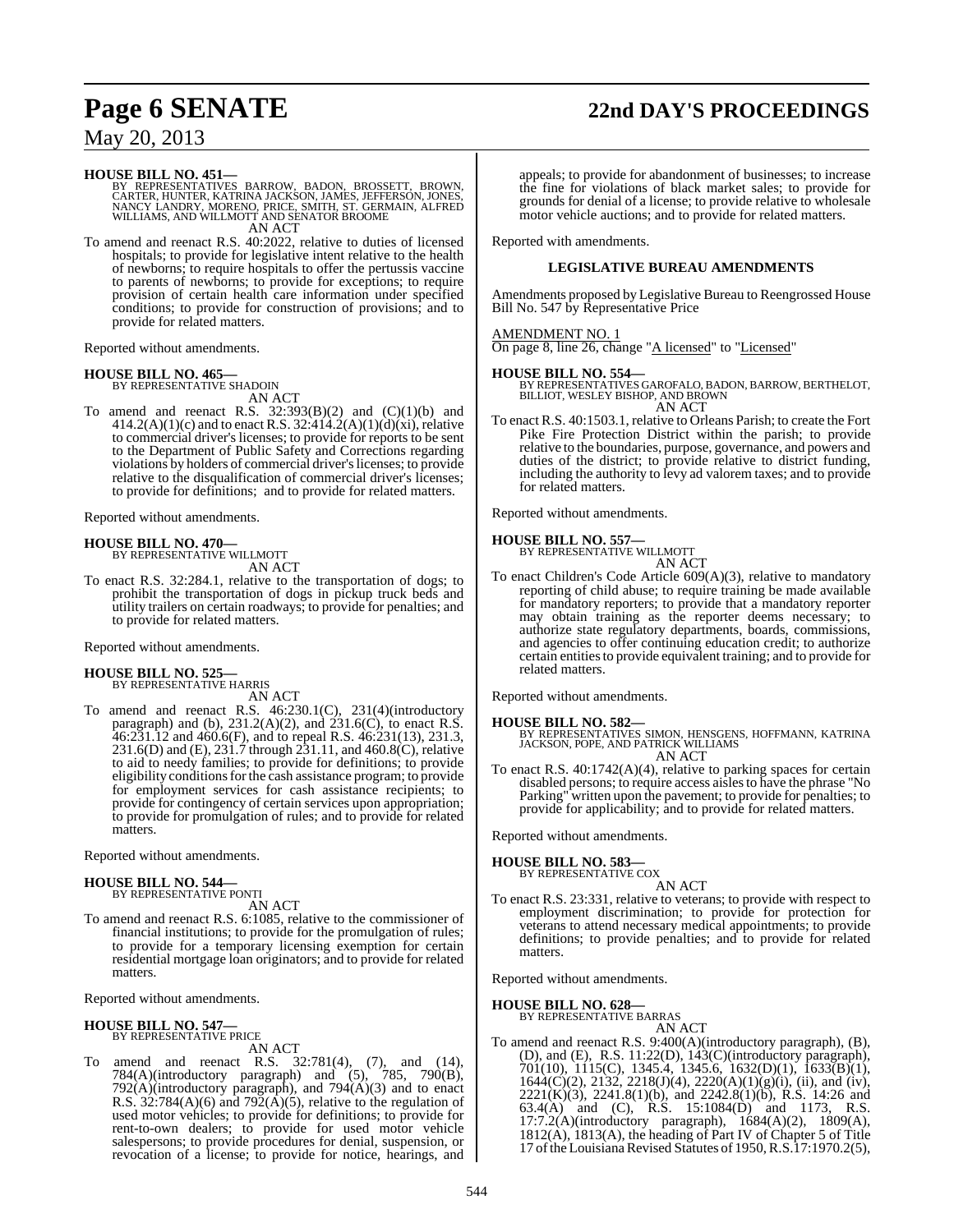# **22nd DAY'S PROCEEDINGS Page 7 SENATE**

# May 20, 2013

 $1970.4(D)(1)(b)$ , (c), and (d),  $2054(A)$ ,  $2757(B)(9)$ , 3022(A)(1)(a)(introductory paragraph) and (i), 3130(A), 3218, 3226(B), 3351(A)(5)(c), 3351.1(A)(1), 3381(A), 3382(A), and 3387(A), R.S. 22:1071(D)(2)(c), R.S. 24:31.1(C)(2), (D), and (E), R.S. 27:220(C), R.S. 28:2(32)(b), 54(D)(1)(introductory paragraph), 874(A)(introductory paragraph),  $894(A)$ (introductory paragraph) and (B)(5), and 912(B), R.S.  $30:4(I)(4)$  and  $91(B)(1)$ , R.S.  $33:4720.56(23)(a)$ ,  $4720.58.1(F)(1)$ ,  $4720.151(K)(6)(a)$ ,  $4720.161(K)(3)$  and  $(6)(a)$ ,  $4720.171(K)(3)$  and  $(6)(a)$ ,  $4720.181(K)(6)(a)$ , and 4720.191(K)(6)(a), R.S. 35:191.2(4), R.S. 36:109(V),  $204(A)(8)$ ,  $209(W)$ (introductory paragraph) and  $(2)$ ,  $234(A)(13)$ , 239(C), 254(A)(8) and (F)(1), 354(A)(12), 404(A)(9), 454(A)(8), 605(A)(8), 624(A)(7), 629(C)(3), 645(A)(7), 682(B)(6), 702(6), 722(6), 742(6), and 764(A)(7), R.S.  $37:791(A)(3)$  and  $3259(A)(9)$  and (B), R.S.  $39:102(C)$  and 103(A)(2), R.S. 39:1533(A) as most recently amended by Section 3 of Act No. 449 and Section 3 of Act No. 631 of the 2006 Regular Session of the Legislature, R.S. 40:4(A)(3)(b), 32(12), 33(A), 61(A)(4), 1155, 1232(C), 1232.4(2) and (7), 1232.9(2) and (7), 1300.198(B)(4), and 2022(D), R.S. 42:447, R.S. 44:4(4)(a), (14), (31), and (37) and 4.1(B)(20), R.S. 46:2(A) and (B),  $448(A)(1)$  and (B) through (E),  $2111(C)$ , 2402(6), and 2405(B), R.S. 47:332.9(A), 337.95(B)(1)(a), 337.96, 337.99(H)(1) and (I), 4331(F), 4352, and 6103(A)(2), R.S.  $48:1671(\text{C})(1)$ , R.S.  $49:214.5.3(\text{B})(3)$ ,  $952(1)$ ,  $953(B)(1)(a)$  and  $(2)$  and  $(F)(3)(b)$  and  $(h)$ ,  $954(A)$  and  $(B)(2)$ , 954.1, 966(C), 968(D)(1)(c), (H)(1), (I), and (J), 981, 982, 983(A)(introductory paragraph) and (B), 984, 985, 986, 987, and 1101(A), R.S. 51:3115 and 3121(G), Children's Code Articles 1302.1(7) and 1437(B), and Code of Criminal Procedure Articles 405, 406, 409, and 410, to enact R.S. 17:4015(7)(e) and R.S. 36:409(R), and to repeal R.S. 11:231(A)(3),  $449(A)$  and (B), 450(B), and 788(C)(introductory paragraph) all as amended by Act No. 714 of the 2008 Regular Session of the Legislature and R.S.  $11:788(C)(4)$  as enacted by Act No. 714 of the 2008 Regular Session of the Legislature, and R.S. 18:1505.2(T), relative to the various provisions of the Louisiana Revised Statutes of 1950, the Children's Code, and the Code of Criminal Procedure; to provide for various technical corrections, including corrections in legal citations, corrections in names of publications, agencies, department offices, officers, and other entities, removing of references to agencies that have been repealed or no longer exist, listing agencies in the appropriate provisions for each department in executive reorganization provisions, listing of a human services district in appropriate provisions for such districts, designating undesignated statutory provisions, making conforming changes, and clarifying language; and to provide for related matters.

Reported with amendments.

#### **LEGISLATIVE BUREAU AMENDMENTS**

Amendments proposed by Legislative Bureau to Reengrossed House Bill No. 628 by Representative Barras

AMENDMENT NO. 1 On page 2, line 15, following "Legislature," and before "and" insert "R.S. 17:4015(7)(f),"

AMENDMENT NO. 2 On page 13, line 17, change "17:4015(e)" to "17:4015(7)(e)"

AMENDMENT NO. 3 On page 48, line 14, change "28:876" to "28:896"

AMENDMENT NO. 4 On page 50, line 19, change "; or" to "."

AMENDMENT NO. 5 On page 52, line 1, change "which" to "that"

#### AMENDMENT NO. 6

On page 52, line 2, change "which" to "that"

AMENDMENT NO. 7 On page 53, line 14, change "said" to "the"

#### AMENDMENT NO. 8

On page 63, line 20, following "under" delete remainder of line and insert "R.S. 49:953(A)(1), (2), and (3)"

#### AMENDMENT NO. 9

On page 73, line 7, delete "an electronic device commonly known as"

#### AMENDMENT NO. 10

On page 73, line 14, following "Section 28." and before "entirety" change "R.S. 18:1505.2(T) is hereby repealed in its" to "R.S.  $17:4015(7)(f)$  and R.S.  $18:1505.2(T)$  are hereby repealed in their"

# **HOUSE BILL NO. 658—** BY REPRESENTATIVE JAMES

AN ACT

To enact R.S. 33:9097.19, relative to East Baton Rouge Parish; to create the Sherwood Forest Crime Prevention and Neighborhood Improvement District within the parish; to provide relative to the boundaries, purpose, governance, and powers and duties of the district; to provide relative to district funding, including the authority to impose a parcel fee within the district; to provide with respect to termination of the district; and to provide for related matters.

Reported without amendments.

## **HOUSE BILL NO. 674— (Substitute for House Bill No. 356 by Representative LeBas)** BY REPRESENTATIVE LEBAS

AN ACT

To amend and reenact R.S. 37:1224(A) and to enact R.S. 37:1164(57), relative to pharmacy-generated drugs; to define pharmacy-generated drug; to provide for the compounding and filling of prescriptions; and to provide for related matters.

Reported without amendments.

Respectfully submitted, DANIEL R. MARTINY Chairman

#### **Adoption of Legislative Bureau Report**

On motion of Senator Martiny, the Legislative Bureau amendments were adopted and the Bills and Joint Resolutions were read by title and passed to a third reading.

#### **Introduction of Senate Resolutions**

Senator Morrell asked for and obtained a suspension of the rules to read Senate Resolutions a first and second time.

#### **SENATE RESOLUTION NO. 117—** BY SENATOR MORRELL

A RESOLUTION

To commend Tulane University for the work and research it does in critical areas such as bioenvironmental, cancer research, women's issues, and for its contributions to the state of Louisiana and to designate Tuesday, May 21, 2013, as Tulane University Day.

On motion of Senator Morrell the resolution was read by title and adopted.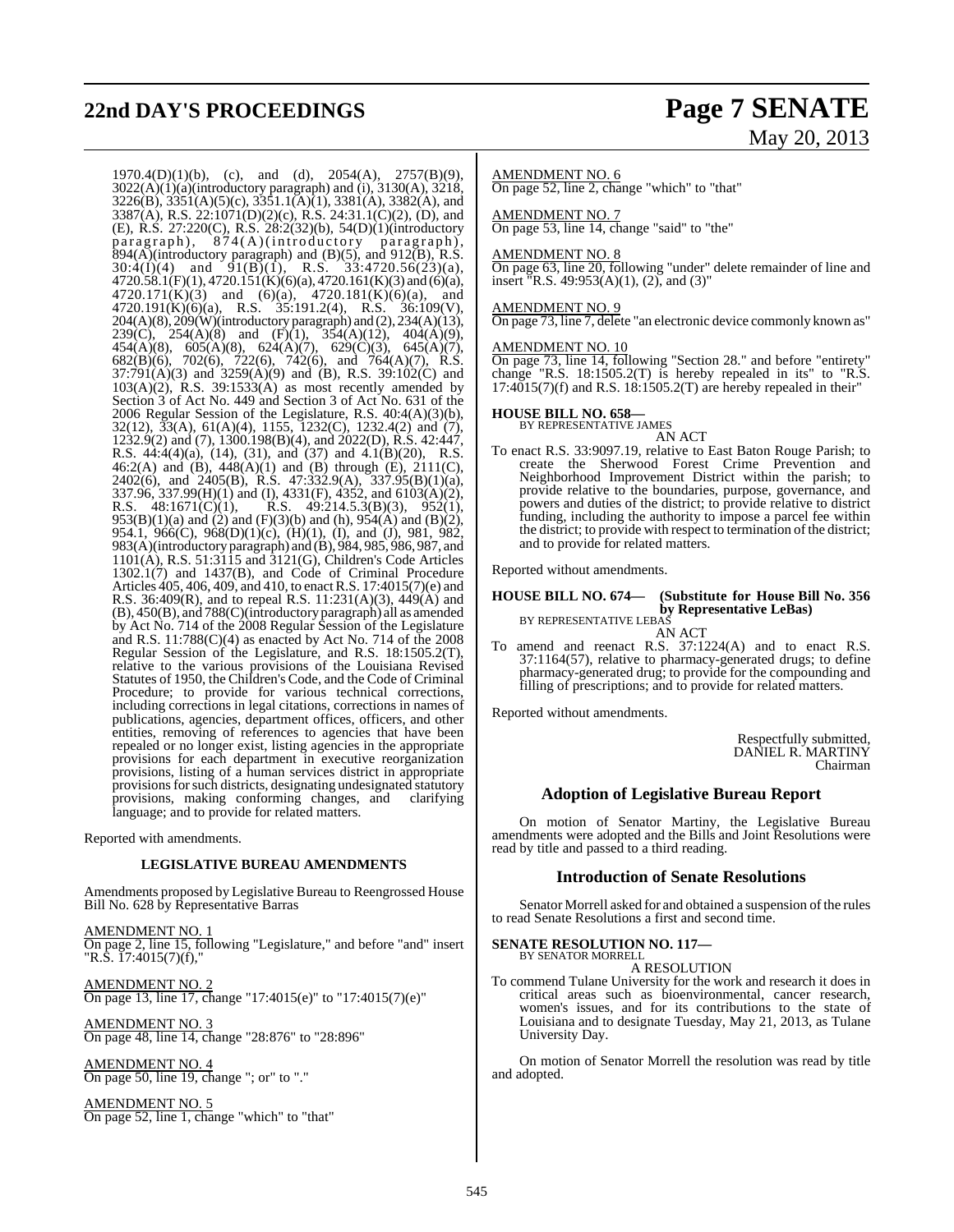# **Page 8 SENATE 22nd DAY'S PROCEEDINGS**

## May 20, 2013

#### **SENATE RESOLUTION NO. 118—** BY SENATOR PEACOCK

A RESOLUTION

To urge and request the Louisiana State Law Institute, in consultation with the director of the Louisiana Mineral Law Institute, to study and make recommendations for regulation on unsolicited offers for the transfer, sale, and lease of mineral rights.

The resolution was read by title and placed on the Calendar for a second reading.

# **SENATE RESOLUTION NO. 119—** BY SENATOR BROOME

A RESOLUTION

To commend Willie F. Hawkins for his forty-two years of dedicated public service and wish him well in his retirement.

The resolution was read by title and placed on the Calendar for a second reading.

#### **SENATE RESOLUTION NO. 120—** BY SENATOR HEITMEIER

A RESOLUTION

To commend the Louisiana Hospital Association for its efforts to reduce smoking in hospitals and the community through its hospital workplace wellness initiative, Smart Choices, Better Health Hospital Campaign, and to encourage the Louisiana Hospital Association to continue leading by example by building on this initiative and by submitting in the form of a report, recommendations on further ways to decrease tobacco use in Louisiana to the Senate Health and Welfare Committee on or before January 15, 2014.

The resolution was read by title and placed on the Calendar for a second reading.

### **Introduction of Senate Concurrent Resolutions**

#### **SENATE CONCURRENT RESOLUTION NO. 100—** BY SENATOR PEACOCK

A CONCURRENT RESOLUTION

To establish a task force to study the tax collection processesin other energy producing states and make recommendations regarding procedures relative to the deduction and withholding of oil and gas proceeds of out-of-state entities and individuals.

The resolution was read by title and placed on the Calendar for a second reading.

**SENATE CONCURRENT RESOLUTION NO. 101—**<br>BY SENATORS WHITE, BROOME, DORSEY-COLOMB AND WARD<br>A CONCURRENT RESOLUTION

To urge and request the Department of Health and Hospitals to protect certain hospitals from the negative financial consequences of the closure of Earl K. Long Medical Center by adequately compensating those hospitals for their increased burden of providing care to the poor and uninsured residents of the greater Baton Rouge region.

The resolution was read by title and placed on the Calendar for a second reading.

#### **SENATE CONCURRENT RESOLUTION NO. 102—** BY SENATOR ADLEY

#### A CONCURRENT RESOLUTION

To establish a task force to study and make recommendationsrelative to the authority for and use of the design-build method for contracts by public entities and to require such task force to make recommendations for guidelines for utilization of the design-build method of contracting for publicly funded projects.

The resolution was read by title and placed on the Calendar for a second reading.

#### **SENATE CONCURRENT RESOLUTION NO. 103—** BY SENATOR JOHNS A CONCURRENT RESOLUTION

To commend and congratulate the St. Louis Catholic High School boys soccer team on winning their fourth consecutive state championship.

The resolution was read by title and placed on the Calendar for a second reading.

# **SENATE CONCURRENT RESOLUTION NO. 104—** BY SENATOR CLAITOR

A CONCURRENT RESOLUTION

To commend and congratulate the Louisiana Varsity Sports Women's Team and Men's Team on their participation and success in the 2013 Boston Marathon.

The resolution was read by title and placed on the Calendar for a second reading.

#### **Senate Resolutions on Second Reading**

#### **SENATE RESOLUTION NO. 116—** BY SENATOR NEVERS

A RESOLUTION

To recognize Fallen Heroes Memorial Day honoring the eight Washington Parish Sheriff's Office deputies who made the ultimate sacrifice of giving their lives in the line of duty.

On motion of Senator Nevers the resolution was read by title and adopted.

#### **Senate Concurrent Resolutions on Second Reading**

#### **SENATE CONCURRENT RESOLUTION NO. 95—** BY SENATOR PERRY

A CONCURRENT RESOLUTION

To memorialize the Congress of the United States to prevent unnecessary and unintended harm to coastal communities, individuals, and businesses by immediately amending or repealing the Biggert-Waters Act and mandating revision of Federal Emergency Management Agency flood-risk maps.

The resolution was read by title and referred by the President to the Committee on Natural Resources.

#### **SENATE CONCURRENT RESOLUTION NO. 97—** BY SENATOR WALSWORTH

A CONCURRENT RESOLUTION

To urge and request that the Louisiana State Law Institute study and make recommendations relative to the issue of whether the Code of Criminal Procedure should contain responsive verdicts for the crime of aggravated incest.

The resolution was read by title and referred by the President to the Committee on Judiciary C.

**SENATE CONCURRENT RESOLUTION NO. 98—**<br>BY SENATORS JOHNS AND MORRISH AND REPRESENTATIVES<br>DANAHAY, GEYMANN, HENSGENS AND KLECKLEY A CONCURRENT RESOLUTION

To express support of and to provide authority for actions by the Board of Supervisors of Louisiana State University and Agricultural and Mechanical College for the strategic collaboration among the division of administration, the Department of Health and Hospitals, and the Board of Supervisors of Louisiana State University and Agricultural and Mechanical College in planning for a new model of health care delivery in the Lake Charles region.

The resolution was read by title and referred by the President to the Committee on Health and Welfare.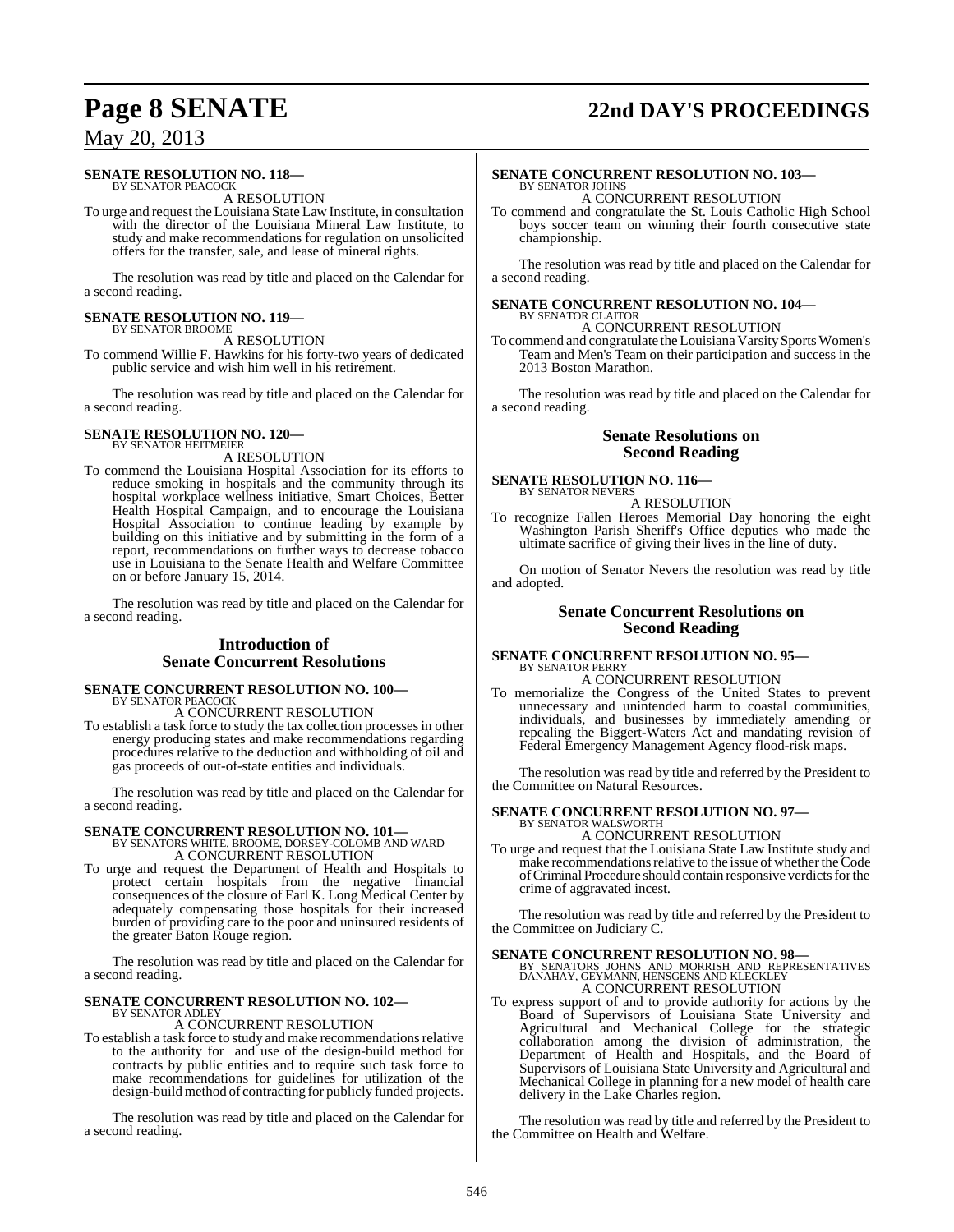# **22nd DAY'S PROCEEDINGS Page 9 SENATE**

#### **SENATE CONCURRENT RESOLUTION NO. 99—**

BY SENATOR CROWE A CONCURRENT RESOLUTION

To urge and request that the Louisiana Public Defender Board study the feasibility, desirability, and practicality of delivering a statewide public defender system through an exclusively contract system.

The resolution was read by title and referred by the President to the Committee on Judiciary C.

#### **Message from the House**

#### **ASKING CONCURRENCE IN HOUSE BILLS AND JOINT RESOLUTIONS**

May 16, 2013

To the Honorable President and Members of the Senate:

I am directed to inform your honorable body that the House of Representatives has finally passed and asks your concurrence in the following House Bills and Joint Resolutions:

HB NO. 726 HB NO. 727 HB NO. 102

Respectfully submitted, ALFRED W. SPEER Clerk of the House of Representatives

#### **House Bills and Joint Resolutions on First Reading**

#### **HOUSE BILL NO. 102—**

BY REPRESENTATIVE HARRISON A JOINT RESOLUTION

Proposing to add Article III, Section 16(F) of the Constitution of Louisiana, relative to an appropriation bill; to prohibit an appropriation bill from affecting laws except when directly related to an expenditure; to provide for submission of the proposed amendment to the electors; and to provide for related matters.

The bill was read by title and placed on the Calendar for a second reading.

#### **HOUSE BILL NO. 726— (Substitute for HouseBill No. 455 by Representative Leger)** BY REPRESENTATIVE LEGER

AN ACT

To enact R.S. 47:6016.1, relative to tax credits; to provide with respect to the Louisiana New Markets Jobs Act; to authorize a premium tax credit for investments in low-income community development; to provide for the amount of the tax credit; to provide for eligibility for and usage of the tax credit; and to provide for related matters.

The bill was read by title and placed on the Calendar for a second reading.

## **HOUSE BILL NO. 727— (Substitute for House Bill No. 53 by Representative Seabaugh)**<br>BY REPRESENTATIVE SEABAUGH

AN ACT

To amend and reenact R.S.  $11:701(33)(a)(iv)$ ,  $(v)(aa)$ ,  $(vii)$ , and  $(x)$ , relative to membership in the Teachers' Retirement System of Louisiana; to prohibit membership by employees of certain employers hired on or after a certain date; and to provide for related matters.

The bill was read by title and placed on the Calendar for a second reading.

# May 20, 2013

## **Message from the House**

#### **ASKING CONCURRENCE IN HOUSE CONCURRENT RESOLUTIONS**

May 16, 2013

To the Honorable President and Members of the Senate:

I am directed to inform your honorable body that the House of Representatives has finally passed and asks your concurrence in the following House Concurrent Resolutions:

HCR NO. 91 HCR NO. 90

Respectfully submitted, ALFRED W. SPEER Clerk of the House of Representatives

#### **House Concurrent Resolutions on First Reading**

## **HOUSE CONCURRENT RESOLUTION NO. 90—** BY REPRESENTATIVE SMITH A CONCURRENT RESOLUTION

To create a task force to study and evaluate the effectiveness of sexual health education programs used throughout the state and other states and to submit a written report of findings and recommendations to the House Committee on Health and Welfare, the Senate Committee on Health and Welfare, the House Committee on Education, and the Senate Committee on Education not later than sixty days prior to the beginning of the 2014 Regular Session of the Legislature of Louisiana.

The resolution was read by title and placed on the Calendar for a second reading.

#### **HOUSE CONCURRENT RESOLUTION NO. 91—** BY REPRESENTATIVE SMITH

A CONCURRENT RESOLUTION To create the Task Force on Bullying Prevention in Public Schools to study the procedures and processes by which incidents of bullying are reported and investigated and to provide for submission of a written report of task force findings, conclusions, and recommendations to the House Committee on Education and the Senate Committee on Education not later than sixty days prior to the beginning of the 2014 Regular Session of the Legislature of Louisiana.

The resolution was read by title and placed on the Calendar for a second reading.

#### **House Bills and Joint Resolutions on Second Reading**

#### **HOUSE BILL NO. 2—**

BY REPRESENTATIVE ROBIDEAUX AN ACT

To provide with respect to the capital outlay budget and the capital outlay program for state government, state institutions, and other public entities; to provide for the designation of projects and improvements; to provide for the financing thereof making appropriations from certain sources; and to provide for related matters.

The bill was read by title and referred by the President to the Committee on Revenue and Fiscal Affairs.

**HOUSE BILL NO. 3—**

BY REPRESENTATIVE ROBIDEAUX AN ACT

To enact the Omnibus Bond Authorization Act of 2013, relative to the implementation of a five-year capital improvement program; to provide for the repeal of certain prior bond authorizations; to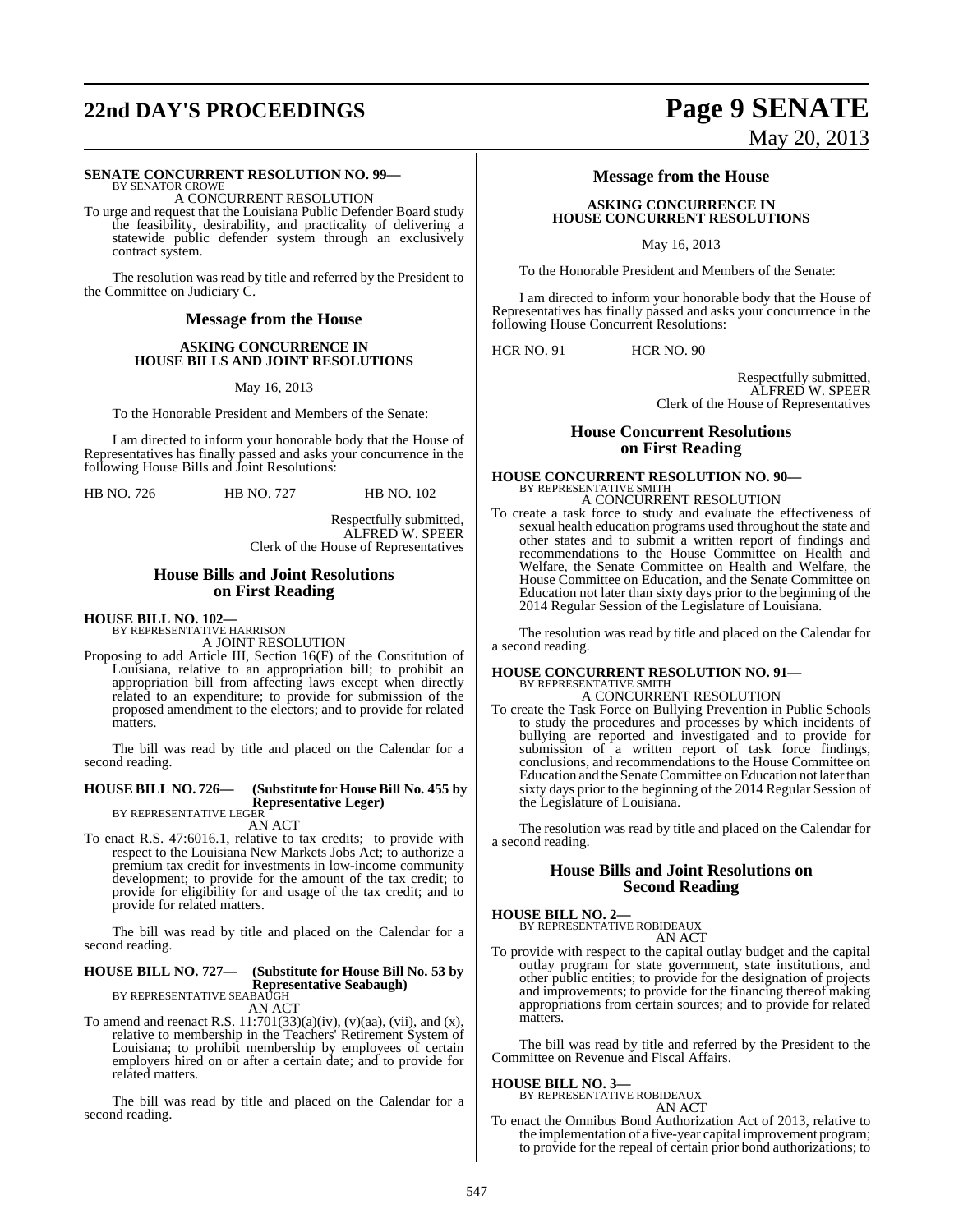# **Page 10 SENATE 22nd DAY'S PROCEEDINGS**

May 20, 2013

provide for new bond authorizations; to provide for authorization and sale of such bonds by the State Bond Commission; and to provide for related matters.

The bill was read by title and referred by the President to the Committee on Revenue and Fiscal Affairs.

#### **HOUSE BILL NO. 277—** BY REPRESENTATIVE LAMBERT

AN ACT

To amend and reenact R.S. 40:1785 and to repeal R.S. 40:1783, 1784, 1786 and 1787, relative to the possession and transfer of certain firearms; to repeal certain provisions of law regarding the possession and transfer of certain firearms; to repeal registration requirements to possess or transfer certain types of firearms; to provide with respect to the possession of certain unregistered firearms; and to provide for related matters.

The bill was read by title and referred by the President to the Committee on Judiciary C.

# **HOUSE BILL NO. 281—** BY REPRESENTATIVE SIMON

AN ACT

To amend and reenact R.S. 40:2006(A)(2)(b), (B)(2)(e), and (E)(2)(b), to enact Part IV-A of Chapter 11 of Title 40 of the Louisiana Revised Statutes of 1950, to be comprised of R.S. 40:2151 through 2161, and to repeal R.S. 28:567 through 573 and Part XIII of Chapter 4 of Title 40 of the Louisiana Revised Statutes of 1950, comprised ofR.S. 40:1058.1 through 1058.10, relative to behavioral health services providers; to provide for definitions; to provide for applicability; to establish a behavioral health services providers license; to provide rulemaking authority; to provide for license issuance and renewal; to require a licensing fee; to prohibit operating without a license; to provide for penalties and remedies; to provide for opioid treatment programs; to provide for right of inspection; to provide for drug-free zones; to repeal provisions relative to the licensing of mental health clinics; to repeal provisions relative to the licensing of substance abuse/addiction treatment facilities; to provide for effective dates; and to provide for related matters.

The bill was read by title and referred by the President to the Committee on Health and Welfare.

**HOUSE BILL NO. 316—** BY REPRESENTATIVES KATRINA JACKSON AND JAMES AN ACT

To enact R.S. 47:1517.1, relative to tax incentives; to require state agencies which administer tax credits and tax rebates to make certain reports; to provide relative to the contents of such reports; to provide for certain requirements and limitations; to provide for definitions; and to provide for related matters.

The bill was read by title and referred by the President to the Committee on Revenue and Fiscal Affairs.

**HOUSE BILL NO. 352—**<br>BY REPRESENTATIVES HARRISON, ADAMS, ANDERS, ARMES, ARNOLD, BARROW, BERTHELOT, BILLIOT, BROSSETT, BROWN, BURFORD, BURRELL, CARTER, CHANEY, CONNICK, COX, DANAHAY, DIXON, DOVE, EDWARDS, GAINES, GISCLAIR,

To amend and reenact R.S. 23:73(E)(2), R.S. 35:406(A)(1) and (D), R.S. 36:258(F), R.S. 39:33(A)(2), R.S. 46:931, 932(introductory paragraph) and (14), 933(A), (D), and (G), 934, 935(A),  $(B)$ (introductory paragraph), and  $(C)$ , 936, 937, 937.1(A) and (B)(1) and (3), 937.2, 937.3, 938, and 2351(E)(introductory paragraph), to enact R.S. 36:4(A)(15) and Chapter 4 of Title 36 of the Louisiana Revised Statutes of 1950, to be comprised of

R.S. 36:151 through 157, and to repeal R.S. 36:4(B)(6), relative to elderly affairs; to create the Department of Elderly Affairs and provide for its purposes and organization and for its offices and officers and for their functions, powers, duties, and responsibilities; to abolish the Office of Elderly Affairs; to provide that the department shall be the successor to the office; to transfer the Louisiana Executive Board on Aging from the office of the governor to the Department of Elderly Affairs; to provide that the office of aging and adult services in the Department of Health and Hospitals shall have no responsibility or authority for any program or function assigned to the Department of Elderly Affairs; to authorize and direct the Louisiana State Law Institute to change certain references in law; to provide forimplementation and effectiveness; to provide that funding for purposes, functions, and programs within the jurisdiction or authority of the Office of Elderly Affairs or its successor, the Department of Elderly Affairs, as provided by the Louisiana Revised Statutes of 1950, shall be appropriated or allocated only to, and available for use only by, the Office of Elderly Affairs and its successor, the Department of Elderly Affairs; and to provide for related matters.

The bill was read by title and referred by the President to the Committee on Senate and Governmental Affairs.

**HOUSE BILL NO. 387—** BY REPRESENTATIVES SCHRODER AND JIM MORRIS AN ACT

To enact R.S. 42:1169.1, relative to the Code of Governmental Ethics; to prohibit acts of reprisal for the provision of information by public employees; to provide penalties for violations; to provide remedies for wrongful acts of reprisal; and to provide for related matters.

The bill was read by title and referred by the President to the Committee on Senate and Governmental Affairs.

### **HOUSE BILL NO. 440—**

BY REPRESENTATIVE BILLIOT AN ACT

To amend and reenact R.S. 15:542(C)(1)(introductory paragraph), (j), and (n), and (2), and  $(F)(4)(a)$ , (b), and (c), 542.1.1(B), 542.1.2(A)(introductory paragraph), and 543.1, relative to sex offender registration and notification requirements; to provide relative to the time periods within which the sex offender is required to provide certain information to certain entities; to provide relative to the information provided by the sex offender with regard to vehicles and temporary lodging; to provide relative to motions for relief from registration and notification requirements of certain sex offenders convicted of crime against nature; to amend provisions in the written notification of sex offender registration and notification requirements provided by the court to the offender; and to provide for related matters.

The bill was read by title and referred by the President to the Committee on Judiciary B.

#### **HOUSE BILL NO. 483—**

BY REPRESENTATIVE NANCY LANDRY AN ACT

To amend and reenact R.S. 47:6034(A), (B)(4), (8), (9), (10), and (11),  $(C)(1)(a)(ii)(aa)$  and (bb),  $(C)(3)$ ,  $(E)(1)(e)$  and  $(F)$ , to enact R.S.  $47:6034(B)(12)$  and  $(H)$ , and to repeal R.S.  $47:6034(C)(1)(b)$ , (e), and (f), relative to income tax credits for state-certified musical and theatrical productions and statecertified infrastructure projects; to extend the time period for granting certain tax credits; to provide with respect to a tax credit for state-certified higher education musical or theatrical infrastructure projects; to provide relative to certain definitions; to provide for certain requirements and limitations; to provide with respect to the application for such tax credits and certification of productions and infrastructure projects; to provide for the disallowance of credits; to provide for the recovery of credits; and to provide for related matters.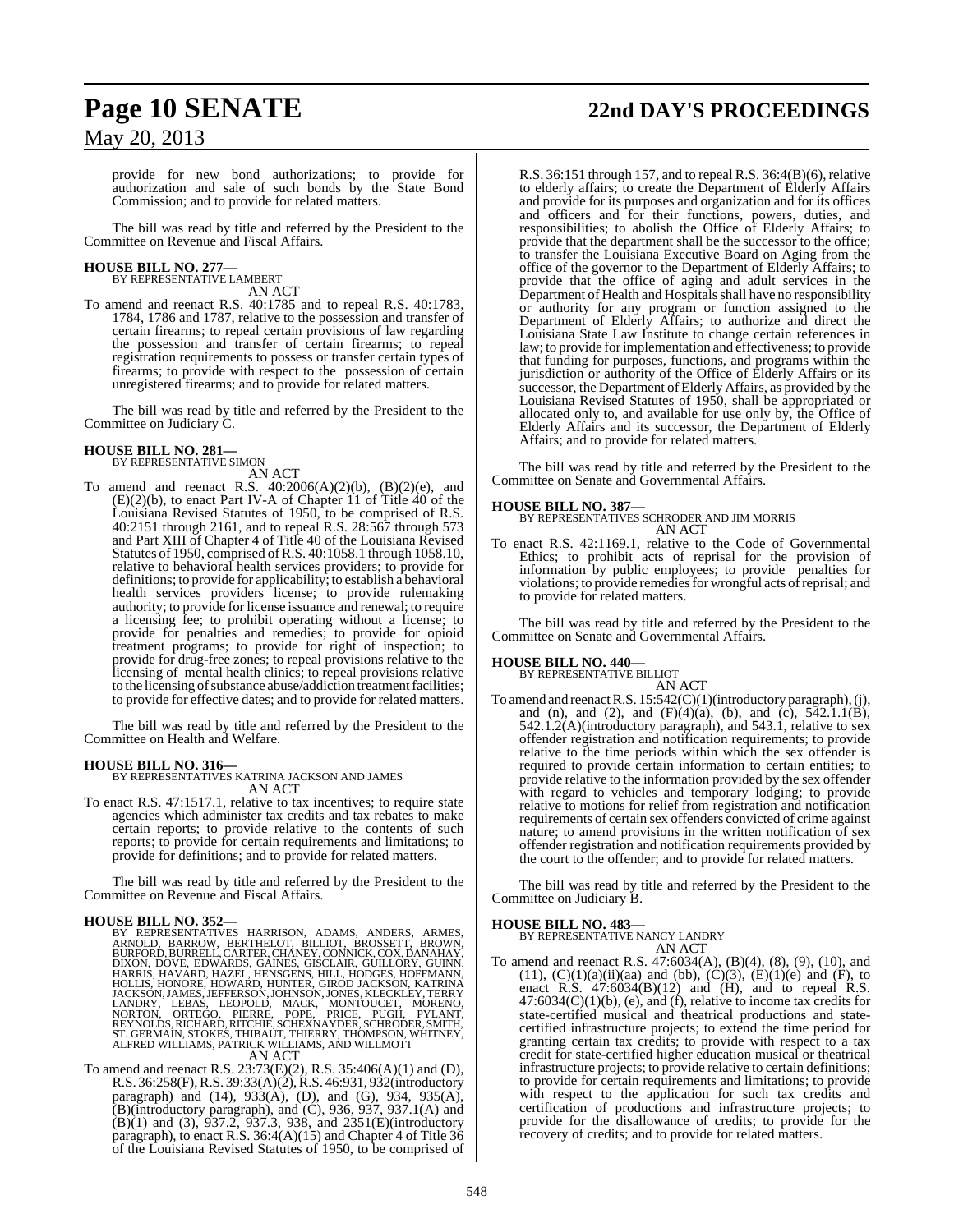# **22nd DAY'S PROCEEDINGS Page 11 SENATE**

# May 20, 2013

The bill was read by title and referred by the President to the Committee on Revenue and Fiscal Affairs.

#### **HOUSE BILL NO. 501—**

BY REPRESENTATIVES MORENO AND WESLEY BISHOP AN ACT

To amend and reenact R.S. 47:6034(A), (B)(4), (8), (9), (10), and  $(11)$ ,  $(C)(1)(a)(ii)(aa)$  and  $(3)$ ,  $(E)(1)(e)$ , and  $(F)$ , to enact R.S.  $47:6034$ (H), and to repeal R.S.  $47:6034$ (C)(1)(b), (e), and (f), relative to tax credits; to provide with respect to the statecertified musical or theatrical facility infrastructure income tax credit; to extend the sunset of the tax credit in certain circumstances; to provide a deadline for certain projects to receive initial certification for the tax credit; to provide relative to certain definitions; to provide for certain requirements and limitations; to provide with respect to the application for such tax credits and certification of productions and infrastructure projects; to provide for the disallowance of credits; to provide for the recovery of credits; and to provide for related matters.

The bill was read by title and referred by the President to the Committee on Revenue and Fiscal Affairs.

#### **HOUSE BILL NO. 538—**

BY REPRESENTATIVES SCHRODER, KLECKLEY, ARMES,<br>BERTHELOT,BILLIOT,BROWN,CARMODY,CARTER,CHAMPAGNE,<br>CHANEY,CONNICK,COX,CROMER,FOLL,GAINES,GUILLORY,<br>HARRISON,HAVARD,HAZEL,HENSGENS,HOFFMANN,HONORE,<br>HOWARD,SCHEXNAYDER,ST.GERMAIN, AN ACT

To amend and reenact R.S. 49:150.1, relative to the state capitol complex; to provide for the allocation and use of space within the state capitol complex; to provide relative to the security of the state capitol and surrounding grounds; and to provide for related matters.

The bill was read by title and referred by the President to the Committee on Senate and Governmental Affairs.

# **HOUSE BILL NO. 592—** BY REPRESENTATIVE THIBAUT

AN ACT

To amend and reenact R.S. 44:4.1(B)(11) and to enact Subpart A-1 of Part III of Chapter 4 of Title 22 of the Louisiana Revised Statutes of 1950, to be comprised of R.S. 22:1019.1 through 1019.3, relative to ensuring the adequacy, accessibility, and quality of health care services offered to covered persons by a health insurance issuer in its health benefit plan networks; to provide for definitions; to provide with respect to standards for the creation and maintenance of health benefit plan networks by health insurance issuers; to provide with respect to the Public Records Law; to provide for regulation and enforcement by the commissioner of insurance, including imposition of fines and penalties; and to provide for related matters.

The bill was read by title and referred by the President to the Committee on Insurance.

#### **HOUSE BILL NO. 614—** BY REPRESENTATIVE HUVAL

AN ACT

To amend and reenact R.S. 44:4.1(B)(11) and to enact R.S.  $22.821(B)(36)$  and 1566, relative to health insurance navigators; to provide for definitions; to provide with respect to licensing and regulation by the commissioner of insurance of individuals and entities as navigators for health benefit exchanges, including the authority of the commissioner to assess fees and impose penalties; to provide for an exemption from the Public Records Law; and to provide for related matters.

The bill was read by title and referred by the President to the Committee on Insurance.

**HOUSE BILL NO. 617—**<br>BY REPRESENTATIVES ORTEGO, KLECKLEY, ANDERS, ARMES, ARNOLD, BARRAS, BARROW, BERTHELOT, STUART BISHOP,<br>BROWN, BURRELL, CHANEY, COX, DIXON, DOVE, EDWARDS,<br>GISCLAIR, GUILLORY, GUINN, HAZEL, HOFFMANN, HOW

AN ACT

To enact Subpart KK of Part I of Chapter 1 of Subtitle II of Title 47 of the Louisiana Revised Statutes of 1950, to be comprised of R.S. 47:120.181 and Subpart LL of Part I of Chapter 1 of Subtitle II of Title 47 of the Louisiana Revised Statutes of 1950, to be comprised of R.S. 47:120.191, relative to state individual income tax return checkoffs for certain donations; to provide for a method for individuals to donate a portion of any refund due to them to the Louisiana National Guard Honor Guard for Military Funerals; to provide for a method for individuals to donate a portion of any refund due to them to Bastion Community of Resilience; to provide for the disposition of such donated monies; to establish the Honor Guard for Military Funerals Fund as a special escrow fund in the state treasury; to establish the Bastion Community of Resilience Fund as a special escrow fund in the state treasury; to provide for the administration and use of monies in the funds; to authorize the secretary of the Department of Revenue to make certain deposits into the funds; to provide for reporting; to provide for an effective date; and to provide for related matters.

The bill was read by title and referred by the President to the Committee on Revenue and Fiscal Affairs.

# **HOUSE BILL NO. 636—** BY REPRESENTATIVE DANAHAY

AN ACT

To amend and reenact R.S. 30:2483(E), 2484, and 2485, to enact R.S. 30:2454(32), and to repeal R.S. 30:2486 and 2487, relative to the Oil Spill Contingency Fund; to provide for the feeslevied to supply monies to such fund; to provide relative to uses for the fund; to remove limitations on the fund; and to provide for related matters.

The bill was read by title and referred by the President to the Committee on Finance.

**HOUSE BILL NO. 671—**<br>BY REPRESENTATIVES FOIL, ADAMS, BARRAS, BERTHELOT,<br>BROADWATER, BROSSETT, CARMODY, CHANEY, GAINES, GUINN,<br>HARRISON, HOFFMANN, HONORE, TERRY LANDRY, PYLANT,<br>REYNOLDS, SCHEXNAYDER, AND SEABAUGH AN ACT

To enact R.S. 17:3351.11(E) and 3351.17 through 3351.19, relative to tuition and mandatory fee amounts for public postsecondary education institutions; to authorize each public postsecondary management board to impose certain tuition and fee amounts at certain institutions; to provide for effectiveness; and to provide for related matters.

The bill was read by title and referred by the President to the Committee on Education.

#### **HOUSE BILL NO. 725— (Substitute for House Bill No. 197 by Representative Greene)** BY REPRESENTATIVE GREENE

AN ACT

To amend and reenact R.S.  $39:1351(A)(1)$  and  $(3)$  and  $(B)$  and to enact R.S. 39:1351(A)(2)(c), 1352(A)(3) and (4), (B)(3), and (C), 1355, and 1356, relative to fiscal administrators for political subdivisions; to provide for appointment of fiscal administrators and circumstances that provide evidence of the need for or require such appointments; to provide relative to the powers and duties of fiscal administrators; to provide for payment of costs associated with fiscal administration of a political subdivision and for indemnification of fiscal administrators; to require cooperation with and provision of information to fiscal administrators by officers, officials, and employees of political subdivisions and to provide procedures for a fiscal administrator to obtain information; to provide for violations; to provide for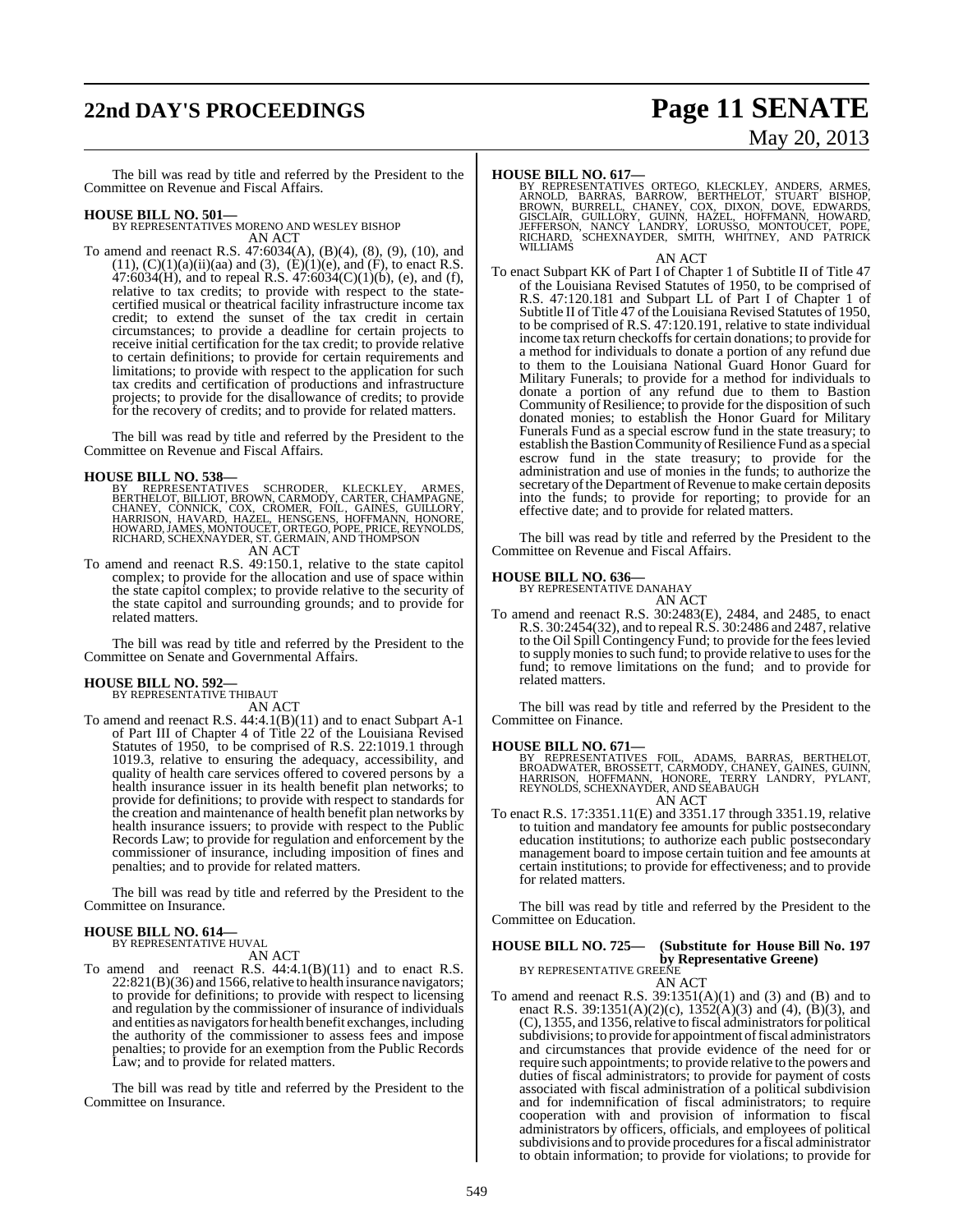penalties, including criminal penalties, for violation of provisions relative to fiscal administrators; to provide relative to costs and attorney fees; and to provide for related matters.

The bill was read by title and referred by the President to the Committee on Local and Municipal Affairs.

#### **House Concurrent Resolutions on Second Reading**

## **HOUSE CONCURRENT RESOLUTION NO. 122—** BY REPRESENTATIVE MONTOUCET AND SENATOR THOMPSON A CONCURRENT RESOLUTION

To direct the Department of Health and Hospitals to submit to the Centers for Medicare and Medicaid Services on or before February 1, 2014, an application for a Section 1115 Medicaid demonstration waiver that will allow the use of costs not otherwisematchable authority to receive federal matching funds for designated state and local health programs and to reinvest unencumbered state funds into the Medicaid program.

The resolution was read by title and referred by the President to the Committee on Health and Welfare.

#### **Senate Bills and Joint Resolutions on Third Reading and Final Passage**

# **SENATE BILL NO. 178—** BY SENATOR RISER

AN ACT

To enact R.S. 18:118, relative to voter registration forms; to provide for the availability of voter registration cards by firearm retailers; to provide for registration with the secretary of state to receive voter registration information and procedures; to provide for definitions and to provide for related matters.

### **Floor Amendments**

Senator Martiny sent up floor amendments.

#### **SENATE FLOOR AMENDMENTS**

Amendments proposed by Senator Martiny on behalf of the Legislative Bureau to Engrossed Senate Bill No. 178 by Senator Riser

AMENDMENT NO. 1 On page 1, line 15, change "**which**" to "**that**"

AMENDMENT NO. 2 On page 2, line 1, change "**Class**" to "**Type**"

On motion of Senator Martiny, the amendments were adopted.

The bill was read by title. Senator Riser moved the final passage of the amended bill.

### **ROLL CALL**

The roll was called with the following result:

#### YEAS

| Mr. President     | Dorsey-Colomb | Murray        |
|-------------------|---------------|---------------|
| Adley             | Erdey         | <b>Nevers</b> |
| Allain            | Gallot        | Peacock       |
| Amedee            | Guillory      | Riser         |
| Appel             | Johns         | Smith, C      |
| <b>Broome</b>     | Kostelka      | Smith, J      |
| Brown             | Long          | Tarver        |
| <b>Buffington</b> | Martiny       | <b>Thomps</b> |
| Chabert           | Mills         | Walswo        |

| lomb | Murray        |
|------|---------------|
|      | <b>Nevers</b> |
|      | Peacock       |
|      | Riser         |
|      | Smith, G.     |
|      | Smith, J.     |
|      | Tarver        |
|      | Thompson      |
|      | Walsworth     |

# **Page 12 SENATE 22nd DAY'S PROCEEDINGS**

| Claitor<br>Cortez<br>Total $-33$ | Morrell<br>Morrish<br><b>NAYS</b> | Ward<br>White     |
|----------------------------------|-----------------------------------|-------------------|
| Total - 0                        | <b>ABSENT</b>                     |                   |
| Crowe<br>Donahue                 | Heitmeier<br>LaFleur              | Perry<br>Peterson |

The Chair declared the amended bill was passed, ordered reengrossed and sent to the House. Senator Riser moved to reconsider the vote by which the bill was passed and laid the motion on the table.

#### **Senate Bills and Joint Resolutions on Third Reading and Final Passage, Subject to Call**

#### **Called from the Calendar**

Senator Morrell asked that Senate Bill No. 47 be called fromthe Calendar.

#### **SENATE BILL NO. 47—**

Total - 6

BY SENATOR MORRELL AND REPRESENTATIVE LEGER AN ACT

To amend and reenact R.S.  $33:4071(A)$ , (B), (C)(1), and (E) and 4074 and to repeal R.S.  $33:4071(C)(3)$ , relative to Orleans Parish; to provide relative to the Sewerage and Water Board of New Orleans; to change the membership of the board; to provide relative to the terms and removal of board members; and to provide for related matters.

#### **Floor Amendments**

Senator Martiny sent up floor amendments.

#### **SENATE FLOOR AMENDMENTS**

Amendments proposed by Senator Martiny on behalf of the Legislative Bureau to Engrossed Senate Bill No. 47 by Senator Morrell

AMENDMENT NO. 1

On page 5, line 13, change "where" to "at which"

On motion of Senator Martiny, the amendments were adopted.

#### **Floor Amendments**

Senator Morrell proposed the following amendments.

#### **SENATE FLOOR AMENDMENTS**

Amendments proposed by Senator Morrell to Engrossed Senate Bill No. 47 by Senator Morrell

AMENDMENT NO. 1 On page 2, line 3, after "**(c)**" change "**Six**" to "**Eight**"

#### AMENDMENT NO. 2

On page 2, line 7, after "**New Orleans.**" insert "**Two of the appointments shall be consumer advocates with community advocacy or consumer protection experience or experience in a related field.**"

AMENDMENT NO. 3 On page 2, delete lines 8 thru 10 in their entirety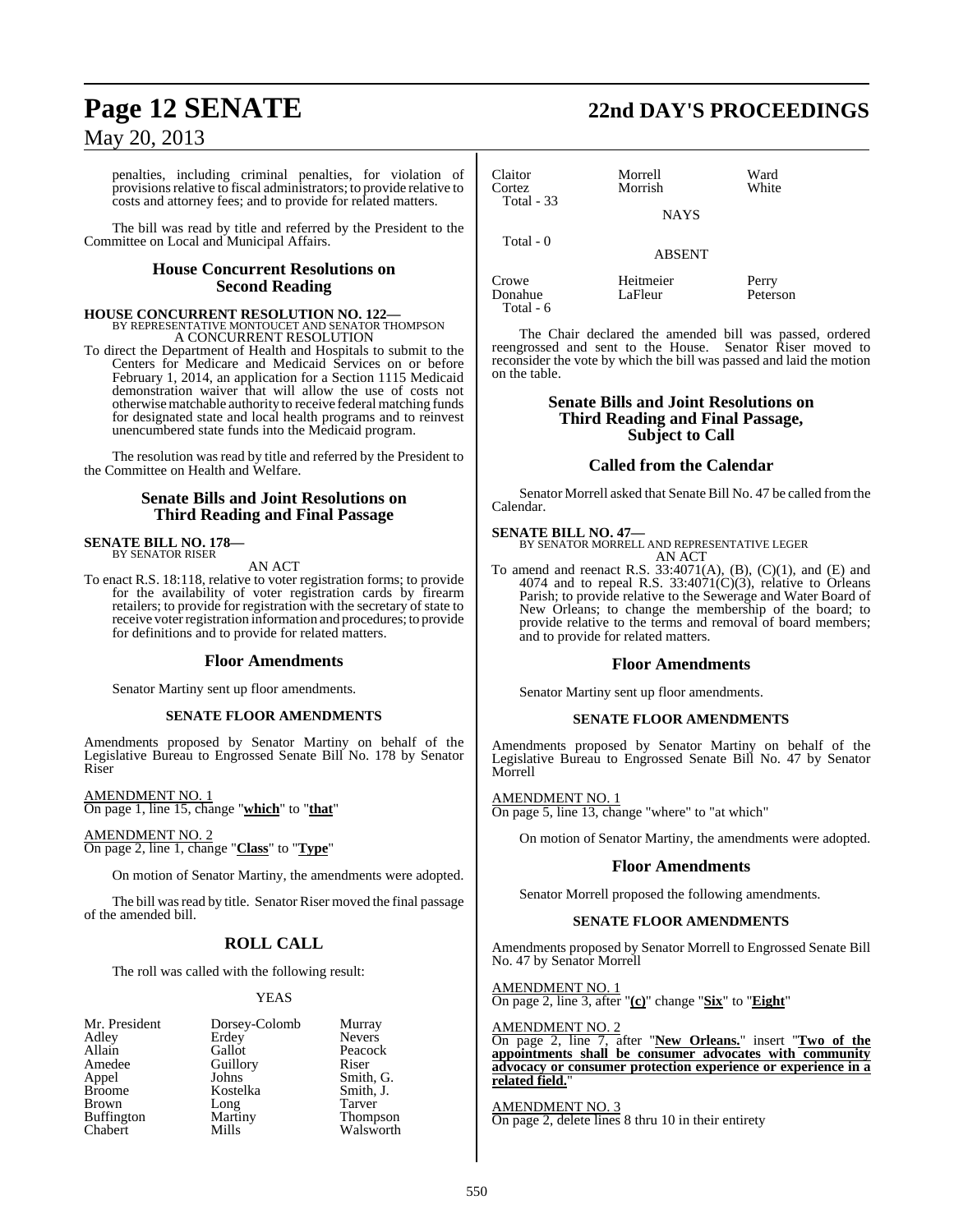# **22nd DAY'S PROCEEDINGS Page 13 SENATE**

# May 20, 2013

AMENDMENT NO. 4 On page 2, line 13, after "**hereby created**" delete the remainder of the line and delete lines 14 thru 16 and insert the following: "**to be comprised as follows: (aa) The president of Dillard University or his designee. (bb) The president of Loyola University or his designee. (cc) The president of Tulane University or his designee. (dd) The president of Xavier University or is designee. (ee) The chancellor of Delgado Community College or his designee. (ff) The chancellor of University of New Orleans or his designee. (gg) The chancellor of Southern University at New Orleans or his designee. (hh) The chair of the board of directors of the New Orleans Chamber of Commerce or his designee. (ii) The president of the board of directors of the New Orleans Regional Black Chamber of Commerce or his designee. (jj) The chair of the board of directors of the Urban League of Greater New Orleans or his designee.**" AMENDMENT NO. 5 On page 3, line 8, after "**mayor**" delete "**, or the council**" AMENDMENT NO. 6 On page 3, line 9, delete "**at-large members as appropriate,**" AMENDMENT NO. 7 On page 3, line 12, after "**approval**" and before the period "**.**" insert "**or may veto the list of nominees**" AMENDMENT NO. 8 On page 3, line 17, after "**(f) If**" insert "**the mayor vetoes the nomination list from the selection committee or**" AMENDMENT NO. 9 On page 3, line 19, after "**after**" insert "**such veto or**" AMENDMENT NO. 10 On page 4, line 18, delete "resident" and insert "**domiciliary**" AMENDMENT NO. 11 On page 4, line 23, change "**residence**" to "**domicile**" On motion of Senator Morrell, the amendments were adopted. **Floor Amendments** Senator Morrell proposed the following amendments. **SENATE FLOOR AMENDMENTS** Amendments proposed by Senator Morrell to Engrossed Senate Bill No. 47 by Senator Morrell AMENDMENT NO. 1  $\overline{On}$  page 1, line 3, change "33:4071(C)(3)" to "33:4071(C)(2) and (3)" AMENDMENT NO. 2

On page 4, at the beginning of line 2, after "**(4)(a)**" delete "The" and insert "**For members appointedpursuantto SubparagraphA(1)(c)** of this Section, the

AMENDMENT NO. 3 On page 4, line 25, after "C." delete "(1)"

AMENDMENT NO. 4 On page 5, line 10, change "**Five**" to "**Six**"

AMENDMENT NO. 5

On page 5, line 11, after "R.S." delete the remainder of the line and insert  $"33:4071(C)(2)$  and (3) are hereby repealed."

#### AMENDMENT NO. 6

On page 5, line 18, after "shall" delete the remainder of the line and insert "terminate on the effective date of this Act."

#### AMENDMENT NO. 7

On page 5, at the beginning of line 19, delete "have been appointed."

On motion of Senator Morrell, the amendments were adopted.

#### **Floor Amendments**

Senator Murray proposed the following amendments.

#### **SENATE FLOOR AMENDMENTS**

Amendments proposed by Senator Murray to Engrossed Senate Bill No. 47 by Senator Morrell

#### AMENDMENT NO. 1

Delete Amendments Nos 1, 2, 5, 6, 7, 8 and 9 of the set of eleven floor amendments proposed by Senator Morrell and adopted by the Senate on May 15, 2013 (set SFASB47 WATSOND 2057)

#### AMENDMENT NO. 2

On page 2, line 4, delete "city council" and insert "**Senate**"

#### AMENDMENT NO. 3

On page 2, between lines 7 and 8, insert the following:

"**(d) One member appointed by the members of the Louisiana House of Representatives whose election districts include any part of Orleans Parish and who shall be appointed with the advice and consent of the Senate.**

**(e) One member appointed by the members of the Louisiana Senate whose election districtsinclude any part of Orleans Parish and who shall be appointed with the advice and consent of the Senate.**"

On motion of Senator Murray, the amendments were adopted.

The bill was read by title. Senator Morrell moved the final passage of the amended bill.

#### **ROLL CALL**

The roll was called with the following result:

#### YEAS

| Mr. President<br>Adley<br>Allain<br>Amedee<br>Appel<br>Broome<br>Brown<br><b>Buffington</b><br>Chabert<br>Claitor<br>Cortez<br>Crowe<br>Donahue<br>Total - 37 | Dorsey-Colomb<br>Erdey<br>Gallot<br>Guillory<br>Heitmeier<br>Johns<br>Kostelka<br>Long<br>Martiny<br>Mills<br>Morrell<br>Morrish<br>Murray<br><b>NAYS</b> | <b>Nevers</b><br>Peacock<br>Peterson<br>Riser<br>Smith, G.<br>Smith, J.<br>Tarver<br>Thompson<br>Walsworth<br>Ward<br>White |
|---------------------------------------------------------------------------------------------------------------------------------------------------------------|-----------------------------------------------------------------------------------------------------------------------------------------------------------|-----------------------------------------------------------------------------------------------------------------------------|
| Total - 0                                                                                                                                                     | <b>ABSENT</b>                                                                                                                                             |                                                                                                                             |
| LaFleur<br>Total - 2                                                                                                                                          | Perry                                                                                                                                                     |                                                                                                                             |

The Chair declared the amended bill was passed, ordered reengrossed and sent to the House. Senator Morrell moved to reconsider the vote by which the bill was passed and laid the motion on the table.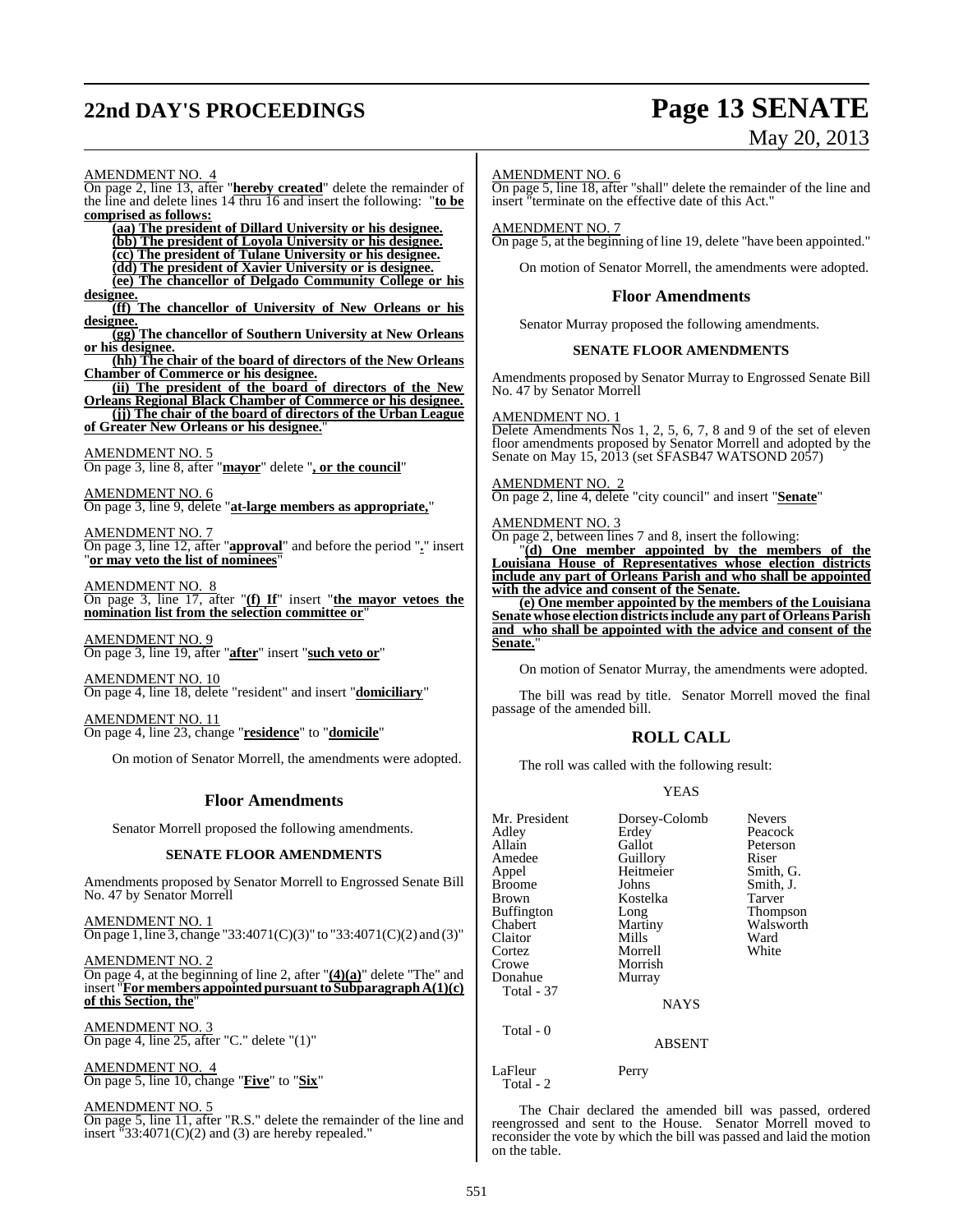# **Page 14 SENATE 22nd DAY'S PROCEEDINGS**

## **Called from the Calendar**

Senator Erdey asked that Senate Bill No. 50 be called from the Calendar.

#### **SENATE BILL NO. 50—**

BY SENATORS ERDEY, AMEDEE AND WHITE AND REPRESENTATIVES HODGES, MACK, POPE AND SCHEXNAYDER AN ACT

To enact R.S. 47:322.21.1, relative to the disposition of certain sales tax collections in Livingston Parish; to establish the Juban Crossing Economic Development District Fund as a special fund in the state treasury; to provide for the deposit of certain monies into the fund; to provide for the uses of monies in the fund; to provide for an effective date; and to provide for related matters.

#### **Floor Amendments**

Senator Claitor proposed the following amendments.

#### **SENATE FLOOR AMENDMENTS**

Amendments proposed by Senator Claitor to Engrossed Senate Bill No. 50 by Senator Erdey

AMENDMENT NO. 1 On page 2, line 22, after "plans" delete the remainder of the line

AMENDMENT NO. 2 On page 2, line 23, delete "**improvements as provided by R.S. 33:9038.36**"

AMENDMENT NO. 3 On page 3, line 10, change "**forty-five**" to "**twenty-five**"

Senator Claitor moved the adoption of the amendments.

Senator Erdey objected.

## **ROLL CALL**

The roll was called with the following result:

#### YEAS

| Adley<br>Amedee<br>Total - 6                                                                                                                  | Appel<br>Claitor                                                                                            | Donahue<br>Smith, J.                                                                          |
|-----------------------------------------------------------------------------------------------------------------------------------------------|-------------------------------------------------------------------------------------------------------------|-----------------------------------------------------------------------------------------------|
|                                                                                                                                               | <b>NAYS</b>                                                                                                 |                                                                                               |
| Mr. President<br>Allain<br><b>Broome</b><br><b>Buffington</b><br>Chabert<br>Cortez<br>Crowe<br>Dorsey-Colomb<br>Erdey<br>Gallot<br>Total - 29 | Heitmeier<br>Johns<br>Kostelka<br>Long<br>Martiny<br>Mills<br>Morrell<br>Morrish<br>Murray<br><b>Nevers</b> | Peacock<br>Peterson<br>Riser<br>Smith, G.<br>Tarver<br>Thompson<br>Walsworth<br>Ward<br>White |
|                                                                                                                                               | <b>ABSENT</b>                                                                                               |                                                                                               |
| Brown<br>Guillory<br>Total - 4                                                                                                                | LaFleur<br>Perry                                                                                            |                                                                                               |
| The Chair declared the amendments were rejected.                                                                                              |                                                                                                             |                                                                                               |

The bill was read by title. Senator Erdey moved the final passage of the bill.

## **ROLL CALL**

The roll was called with the following result:

#### YEAS

| Mr. President<br>Adley<br>Allain<br>Amedee<br>Appel<br><b>Broome</b><br><b>Brown</b><br><b>Buffington</b><br>Chabert<br>Cortez<br>Dorsey-Colomb<br>Erdey | Gallot<br>Guillory<br>Heitmeier<br>Johns<br>Kostelka<br>Long<br>Martiny<br>Mills<br>Morrell<br>Morrish<br>Murray<br><b>Nevers</b> | Peacock<br>Peterson<br>Riser<br>Smith, G.<br>Smith, J.<br>Tarver<br><b>Thompson</b><br>Walsworth<br>Ward<br>White |
|----------------------------------------------------------------------------------------------------------------------------------------------------------|-----------------------------------------------------------------------------------------------------------------------------------|-------------------------------------------------------------------------------------------------------------------|
| Total - 34                                                                                                                                               | <b>NAYS</b>                                                                                                                       |                                                                                                                   |

Total - 2

Total - 3

**NAYS** 

Claitor Donahue

#### ABSENT

Crowe LaFleur Perry

The Chair declared the bill was passed and ordered it sent to the House. Senator Erdey moved to reconsider the vote by which the bill was passed and laid the motion on the table.

## **Rules Suspended**

Senator Martiny asked for and obtained a suspension of the rules to revert to:

### **Senate Concurrent Resolutions to be Adopted, Subject to Call**

### **Called from the Calendar**

Senator Martiny asked that Senate Concurrent Resolution No. 57 be called from the Calendar.

#### **SENATE CONCURRENT RESOLUTION NO. 57—**

BY SENATORS MARTINY, APPEL, CORTEZ, CROWE, GUILLORY,<br>JOHNS, LONG, MILLS, NEVERS, PEACOCK, PERRY, THOMPSON,<br>WALSWORTH, WARD AND WHITE AND REPRESENTATIVES STUART<br>BISHOP, BURFORD, HENRY BURNS, CARMODY, CHANEY, CONNICK,<br>FANNIN A CONCURRENT RESOLUTION

To urge and request the various departments to take certain actions regarding the commercial construction and operation by Planned Parenthood Gulf Coast of a facility to provide abortions in Louisiana.

### **Floor Amendments**

Senator Martiny proposed the following amendments.

#### **SENATE FLOOR AMENDMENTS**

Amendments proposed by Senator Martiny to Original Senate Concurrent Resolution No. 57 by Senator Martiny

AMENDMENT NO. 1 On page 1, line 9, delete the comma ","

## AMENDMENT NO. 2

On page 1, line 17, delete "start performing" and insert "perform"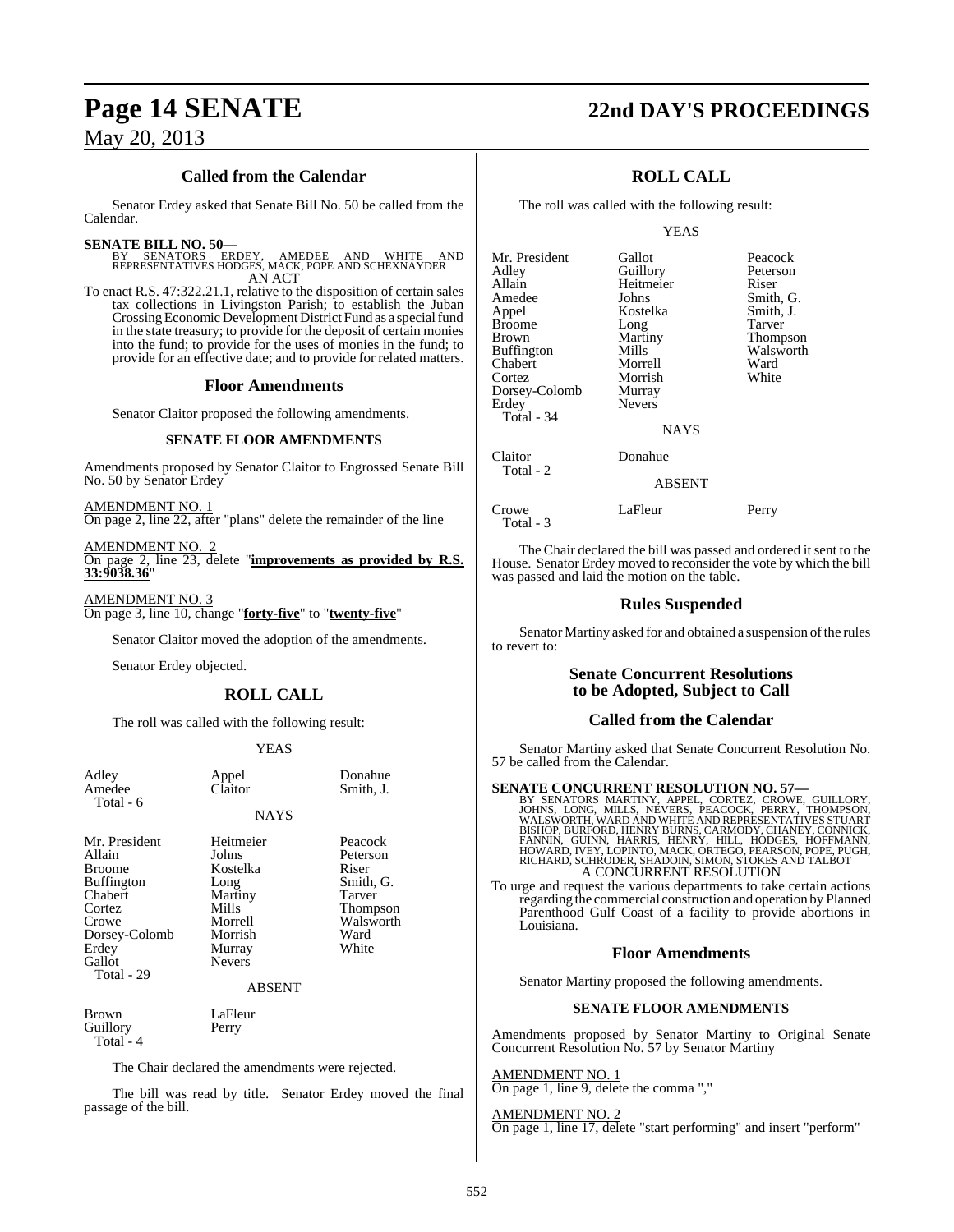# **22nd DAY'S PROCEEDINGS Page 15 SENATE**

# May 20, 2013

#### AMENDMENT NO. 3

On page 2, line 9, delete "all over the Louisiana region" and insert "throughout Louisiana"

AMENDMENT NO. 4 On page 2, line 25, delete "2012" and insert "2011"

AMENDMENT NO. 5

On page 3, line 10, after "girls" delete the comma ","

On motion of Senator Martiny, the amendments were adopted.

The concurrent resolution was read by title. Senator Martiny moved to adopt the amended Senate Concurrent Resolution.

## **ROLL CALL**

The roll was called with the following result:

#### YEAS

| Mr. President<br>Adley<br>Allain<br>Amedee<br>Appel<br>Broome<br>Buffington<br>Chabert<br>Claitor<br>Cortez<br>Crowe<br>Total - 31 | Donahue<br>Erdey<br>Gallot<br>Guillory<br>Johns<br>Kostelka<br>Long<br>Martiny<br>Mills<br>Morrish<br><b>Nevers</b> | Peacock<br>Riser<br>Smith, G.<br>Smith, J.<br>Tarver<br>Thompson<br>Walsworth<br>Ward<br>White |
|------------------------------------------------------------------------------------------------------------------------------------|---------------------------------------------------------------------------------------------------------------------|------------------------------------------------------------------------------------------------|
|                                                                                                                                    | <b>NAYS</b>                                                                                                         |                                                                                                |
| Brown<br>Dorsey-Colomb<br>Total - 6                                                                                                | Heitmeier<br>Morrell<br><b>ABSENT</b>                                                                               | Murray<br>Peterson                                                                             |
| LaFleur                                                                                                                            | Perry                                                                                                               |                                                                                                |

Total - 2

The Chair declared the Senate adopted the amended Senate Concurrent Resolution and ordered it engrossed and sent to the House.

#### **Rules Suspended**

Senator Thompson asked for and obtained a suspension of the rules to revert to the Morning Hour.

#### **Message from the House**

#### **PASSED SENATE BILLS AND JOINT RESOLUTIONS**

May 20, 2013

To the Honorable President and Members of the Senate:

I am directed to inform your honorable body that the House of Representatives has finally passed the following Senate Bills and Joint Resolutions:

#### **SENATE BILL NO. 229—**

BY SENATORS BROOME, ADLEY, ALARIO, AMEDEE, APPEL,<br>BUFFINGTON, CLAITOR, CROWE, DONAHUE, DORSEY-COLOMB,<br>ERDEY, GALLOT, GUILLORY, KOSTELKA, LONG, MARTINY, MILLS,<br>MORRELL, MURRAY, NEVERS, PEACOCK, RISER, TARVER,<br>THOMPSON,WALSW AN ACT

To amend and reenact R.S.  $17:3801(A)(1)$ ,  $3802(C)(4)$ ,  $3803(B)(1)(d)$ , (h), (i), and (E)(1), and 3804(B), R.S. 39:99(C)(2) and (D)(1)(b), R.S. 46:2691(C)(2) and R.S.

49:308.4(C) and 329(A) and to enact R.S. 17:3801.1, relative to certain Louisiana education funds; to provide that the Louisiana Education Quality Trust Fund shall be known as the "Kevin P. Reilly, Sr. Louisiana Education Quality Trust Fund"; to provide for an effective date; and to provide for related matters.

Reported without amendments.

**SENATE BILL NO. 201—**<br>BY SENATORS MILLS, ALARIO, ALLAIN, AMEDEE, APPEL, CHABERT,<br>CORTEZ, DORSEY-COLOMB, GUILLORY, LAFLEUR, LONG, MURRAY,<br>NEVERS, PEACOCK, PERRY, TARVER, WALSWORTH AND WARD AN ACT

To enact R.S. 32:412(L) and R.S. 40:1321(L), relative to "I'm a Cajun" on a driver's license and identification card; to provide for the exhibition of the designation "I'm a Cajun" on a driver's license and identification card; to authorize collection of a fee for the "I'm a Cajun" designation; to provide for the disbursement of fees collected to the Council for the Development of French in Louisiana; and to provide for related matters.

Reported without amendments.

# **SENATE BILL NO. 250—** BY SENATORS MORRELL, BROOME, DORSEY-COLOMB, KOSTELKA AND PETERSON AND REPRESENTATIVE BROSSETT AN ACT

To enact Subpart KK of Part 1 of Chapter 1 of Subtitle II of Title 47 of the Louisiana Revised Statutes of 1950, to be comprised of R.S. 47:120.181, relative to donations of refunds; to provide for such donations to the Louisiana Coalition Against Domestic Violence, Inc.; to provide for the administration and disbursement of donated monies; and to provide for related matters.

Reported without amendments.

#### **SENATE BILL NO. 6—** BY SENATOR ALLAIN

AN ACT To amend and reenact R.S. 14:62.4(A), relative to the crime of unauthorized entry of a place of business; to provide relative to the definition of the crime of unauthorized entry of a place of business; and to provide for related matters.

Reported without amendments.

#### **SENATE BILL NO. 8—** BY SENATOR GALLOT

AN ACT

To amend and reenact R.S. 15:708(A)(2), relative to prisons and prisoners; to provide that a criminal sheriff may set a prisoner to work upon any church or other religious building; and to provide for related matters.

Reported without amendments.

Respectfully submitted, ALFRED W. SPEER Clerk of the House of Representatives

#### **Message from the House**

#### **CONCURRING IN SENATE CONCURRENT RESOLUTIONS**

May 20, 2013

To the Honorable President and Members of the Senate:

I am directed to inform your honorable body that the House of Representatives has finally concurred in the following Senate Concurrent Resolutions: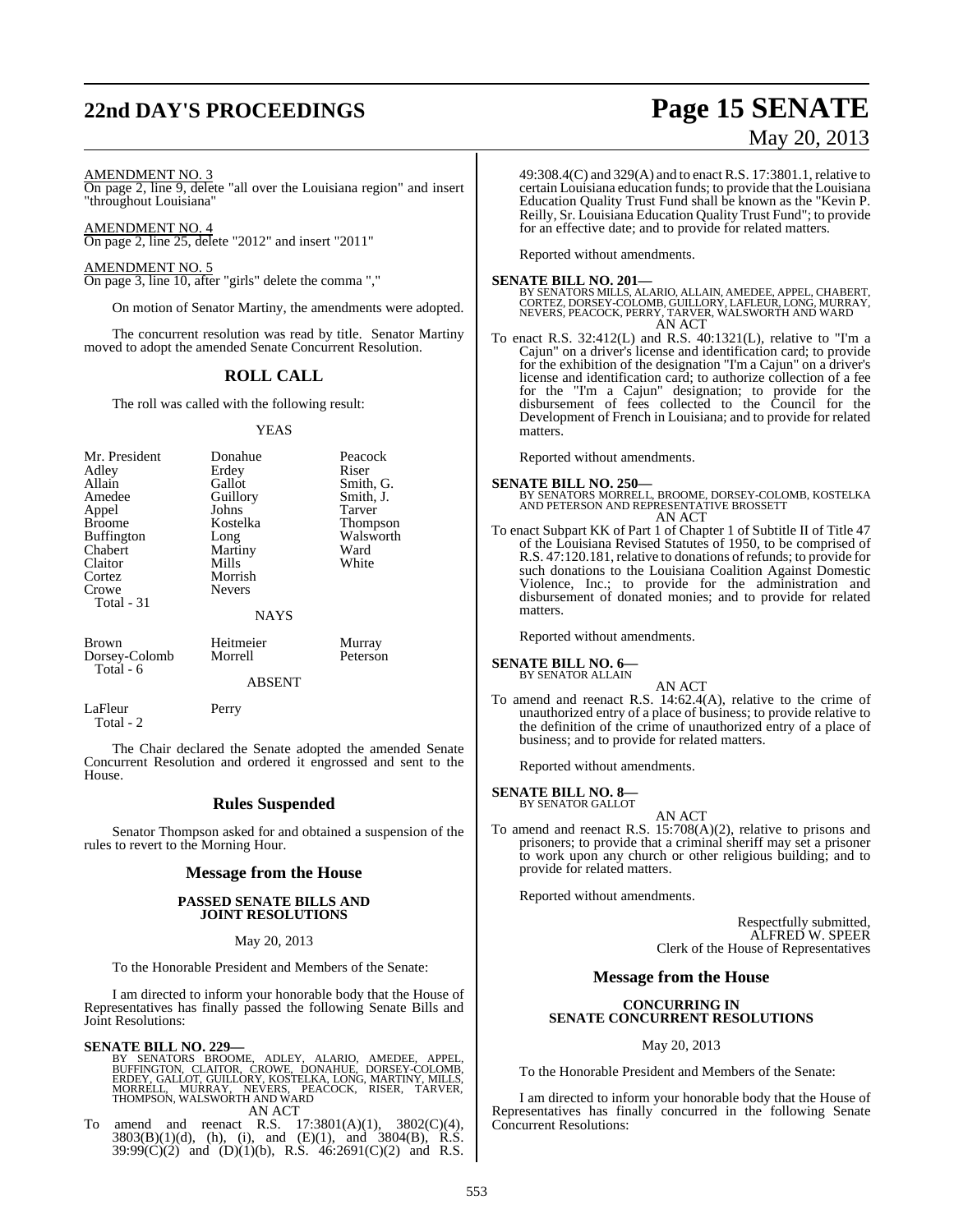# **Page 16 SENATE 22nd DAY'S PROCEEDINGS**

May 20, 2013

#### **SENATE CONCURRENT RESOLUTION NO. 92—**

BY SENATOR GUILLORY A CONCURRENT RESOLUTION To commend the Westminster Christian Academy Crusaders for Life on being the first student-led, pro-life group on campus.

Reported without amendments.

# **SENATE CONCURRENT RESOLUTION NO. 94—**

BY SENATOR BROOME A CONCURRENT RESOLUTION To declare October 1, 2013, as World Peace Day in the state of Louisiana.

Reported without amendments.

## **SENATE CONCURRENT RESOLUTION NO. 22—** BY SENATORS LONG AND THOMPSON A CONCURRENT RESOLUTION To urge and request the Louisiana High School Athletic Association

to establish and sanction the competitive sport of tournament bass fishing.

Reported without amendments.

## **SENATE CONCURRENT RESOLUTION NO. 39—** BY SENATOR MORRISH A CONCURRENT RESOLUTION

To authorize and provide for a comprehensive study and evaluation of Louisiana's levee districts and other water resource boards.

Reported without amendments.

Respectfully submitted, ALFRED W. SPEER Clerk of the House of Representatives

#### **Introduction of Senate Resolutions**

#### **SENATE RESOLUTION NO. 121—** BY SENATOR MORRELI

A RESOLUTION

To urge and request the legislative auditor to review certain crime data and statistics for the city of New Orleans.

The resolution was read by title and placed on the Calendar for a second reading.

#### **Introduction of Senate Concurrent Resolutions**

Senator Brown asked for and obtained a suspension of the rules to read Senate Concurrent Resolutions a first and second time.

- **SENATE CONCURRENT RESOLUTION NO. 105—**<br>BY SENATORS BROWN, GARY SMITH AND WARD AND<br>REPRESENTATIVES GAINES, PRICE, SCHEXNAYDER AND ST. GERMAIN
- A CONCURRENT RESOLUTION To direct the Department of Transportation and Development to continue operation of the Edgard/Reserve and White Castle ferries and to prescribe and collect equitable ferry charges to supplement state funds necessary to continue operation of the Edgard/Reserve and White Castle ferries.

The resolution was read by title and referred by the President to the Committee on Transportation, Highways and Public Works.

### **Senate Concurrent Resolutions Just Advanced to Second Reading**

#### **SENATE CONCURRENT RESOLUTION NO. 102—** BY SENATOR ADLEY

A CONCURRENT RESOLUTION To establish a task force to study and make recommendationsrelative to the authority for and use of the design-build method for contracts by public entities and to require such task force to make recommendations for guidelines for utilization of the design-build method of contracting for publicly funded projects.

The resolution was read by title and referred by the President to the Committee on Transportation, Highways and Public Works.

#### **Message from the House**

#### **ASKING CONCURRENCE IN HOUSE CONCURRENT RESOLUTIONS**

May 20, 2013

To the Honorable President and Members of the Senate:

I am directed to inform your honorable body that the House of Representatives has finally passed and asks your concurrence in the following House Concurrent Resolutions:

HCR NO. 107 HCR NO. 109 HCR NO. 111

Respectfully submitted, ALFRED W. SPEER Clerk of the House of Representatives

#### **House Concurrent Resolutions on First Reading**

## **HOUSE CONCURRENT RESOLUTION NO. 107—** BY REPRESENTATIVE JAY MORRIS A CONCURRENT RESOLUTION

To authorize and direct the Louisiana State Law Institute to study and make recommendations relative to the feasibility of creating a central database for testaments and to report its findings and recommendations to the Louisiana Legislature no later than January 1, 2015.

The resolution was read by title and placed on the Calendar for a second reading.

## **HOUSE CONCURRENT RESOLUTION NO. 109—** BY REPRESENTATIVE BURFORD A CONCURRENT RESOLUTION

To urge and request that the United States Army Corps of Engineers maintain, through its dredging process, a minimum of a nine foot deep by two hundred foot wide channel to allow safe and reliable barge transportation on the J. Bennett Johnston Waterway on the Red River and to maintain such navigability on the Red River twenty-four hours per day, seven days per week, three hundred sixty-five days per year, as required by Section 101 of the River and Harbor Act of 1968, P.L. 90-483 and to urge and request that the United States Army Corps of Engineers operate all local and dam facilities on the Red River twenty-four hours per day, seven days per week, three hundred sixty-five days per year.

The resolution was read by title and placed on the Calendar for a second reading.

## **HOUSE CONCURRENT RESOLUTION NO. 111—** BY REPRESENTATIVE JEFFERSON A CONCURRENT RESOLUTION

To authorize and request the Department of Public Safety and Corrections to study the feasibility and cost effectiveness of transferring elderly and infirm inmates to nursing home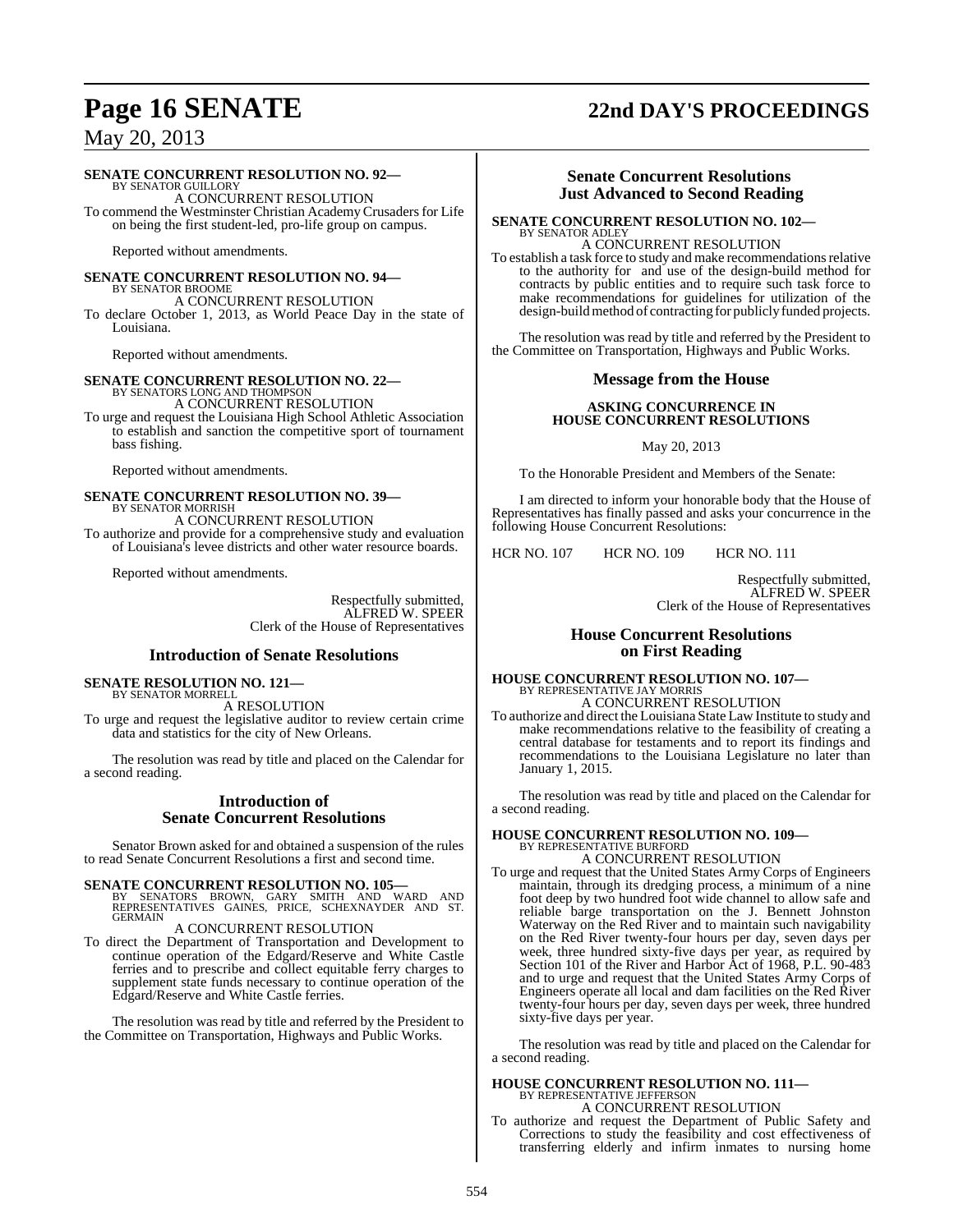# **22nd DAY'S PROCEEDINGS Page 17 SENATE**

# May 20, 2013

facilities and to report its findings to the Louisiana Legislature prior to the convening of the 2014 Regular Session of the Legislature of Louisiana.

The resolution was read by title and placed on the Calendar for a second reading.

## **Reports of Committees**

The following reports of committees were received and read:

#### **REPORT OF COMMITTEE ON**

#### **RETIREMENT**

Senator Elbert L. Guillory, Chairman on behalf of the Committee on Retirement, submitted the following report:

May 20, 2013

To the President and Members of the Senate:

I am directed by your Committee on Retirement to submit the following report:

**HOUSE BILL NO. 22—** BY REPRESENTATIVE DANAHAY

AN ACT

To amend and reenact R.S.  $11:2178(B)(1)(b)(ii)$  and  $(3)(b)(ii)$  and  $(C)(1)(c)(ii)$ , (iii), and (iv)(aa) and (4)(b) and to repeal R.S. 11:231(C)(1)(d), relative to the Sheriffs' Pension and Relief Fund; to provide relative to the calculation of final average compensation; and to provide for related matters.

Reported with amendments.

### **HOUSE BILL NO. 41—**

BY REPRESENTATIVE ARNOLD AN ACT

To amend and reenact R.S. 11:3362, 3376(A) and (B), 3377(A)(introductory paragraph), and 3382(A), relative to the board of trustees of the Firefighters' Pension and Relief Fund in the city of New Orleans; to provide relative to membership of the board; to provide relative to terms of members; to provide relative to the powers of the board with respect to cost-of-living increases and disability benefits; to provide relative to elections to the board; and to provide for related matters.

Reported favorably.

#### **HOUSE BILL NO. 42—**

BY REPRESENTATIVE ARNOLD AN ACT

To amend and reenact R.S. 11:3384(B) and (C), relative to the Firefighters' Pension and Relief Fund in the city of New Orleans; to provide for final average compensation; to provide an effective date; and to provide for related matters.

Reported with amendments.

# **HOUSE BILL NO. 50—** BY REPRESENTATIVE PEARSON

AN ACT

To amend and reenact R.S. 11:3363(B), relative to the Firefighters' Pension and Relief Fund in the city of New Orleans; to provide relative to assessments by the board of trustees; to repeal provisions relative to exemptions from such assessments; and to provide for related matters.

Reported favorably.

#### **HOUSE BILL NO. 51—**

BY REPRESENTATIVE PEARSON AN ACT

To amend and reenact R.S. 11:3384(B) and (C), relative to the Firefighters' Pension and Relief Fund in the city of New Orleans; to provide relative to computation of benefits for certain members; and to provide for related matters.

Reported with amendments.

**HOUSE BILL NO. 54—** BY REPRESENTATIVE JONES

AN ACT

To amend and reenact R.S. 11:2135, relative to ad valorem tax proceeds due to the Registrars of Voters Employees'Retirement System; to provide relative to collection procedures for past due remittals; to provide definitions; to provide relative to the authority of the treasurer; and to provide for related matters.

Reported with amendments.

#### **HOUSE BILL NO. 58** BY REPRESENTATIVE FOIL

- AN ACT
- To amend and reenact R.S. 11:2213(11)(f) and to enact R.S. 11:2213(11)(g), relative to the Municipal Police Employees' Retirement System; to provide relative to membership in the system; and to provide for related matters.

Reported with amendments.

Respectfully submitted, ELBERT L. GUILLORY Chairman

#### **REPORT OF COMMITTEE ON**

### **FINANCE**

Senator Jack Donahue, Chairman on behalf of the Committee on Finance, submitted the following report:

May 17, 2013

To the President and Members of the Senate:

I am directed by your Committee on Finance to submit the following report:

**SENATE BILL NO. 226—** BY SENATOR ALARIO

#### AN ACT

To enact R.S. 39:100.22, relative to special treasury funds; to establish the Balanced Budget Support Fund as a special fund in the state treasury; to provide for the transfer, dedication, use, investment, and appropriation of the fund; to provide for an effective date; and to provide for related matters.

Reported with amendments.

# **HOUSE BILL NO. 678—** BY REPRESENTATIVE FANNIN

AN ACT

To appropriate funds and to make certain reductions in appropriations from certain sources to be allocated to designated agencies and purposes in specific amounts for the making of supplemental appropriations and reductions for said agencies and purposes for Fiscal Year 2012-2013; to provide for an effective date; and to provide for related matters.

Reported with amendments.

Respectfully submitted, JACK DONAHUE Chairman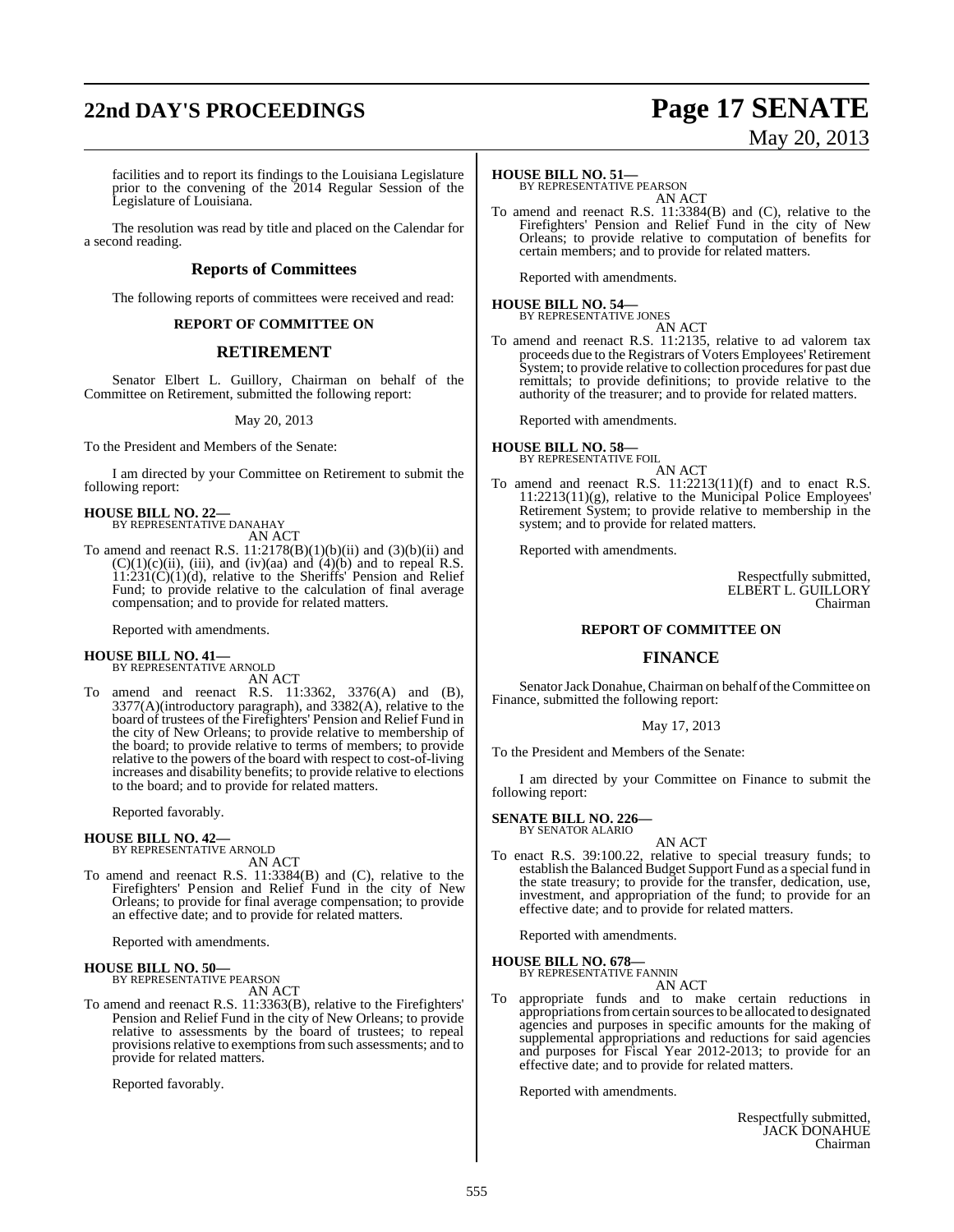# **Page 18 SENATE 22nd DAY'S PROCEEDINGS**

May 20, 2013

#### **REPORT OF COMMITTEE ON**

## **FINANCE**

Senator Jack Donahue, Chairman on behalf of the Committee on Finance, submitted the following report:

May 20, 2013

To the President and Members of the Senate:

I am directed by your Committee on Finance to submit the following report:

# **SENATE CONCURRENT RESOLUTION NO. 35—**<br>BY SENATORS BROWN AND GARY SMITH<br>A CONCURRENT RESOLUTION

To direct the allocation of federal funds received by the state as the result of damage sustained from Hurricane Isaac so that the monies are apportioned among the various parishes in which damage was sustained based upon the amount of damage within each parish compared to the total amount of damage to the state.

Reported with amendments.

## **SENATE BILL NO. 37—** BY SENATOR GARY SMITH AND REPRESENTATIVE SCHEXNAYDER AN ACT

To amend and reenact R.S. 47:246(E) and 287.86(B)(1), relative to income tax; to authorize a net operating loss deduction carry back for corporations of five taxable years if the loss is attributable to Hurricane Isaac; and to provide for related matters.

Reported with amendments.

#### **SENATE BILL NO. 188—** BY SENATOR MARTINY

#### AN ACT

To enact R.S. 13:50, relative to certain judicial salaries; to provide for salary increases for judges of the supreme court, courts of appeal, district courts, city courts, and parish courts as recommended by the Judicial Compensation Commission; and to provide for related matters.

Reported with amendments.

#### **HOUSE BILL NO. 46—** BY REPRESENTATIVE PRICE

AN ACT

To enact R.S. 11:1145.2, relative to the Louisiana School Employees' Retirement System; to authorize a cost-of-living benefit adjustment for certain retirees and their beneficiaries; to provide for eligibility for, funding of, and limitations on the adjustment; and to provide for related matters.

Reported favorably.

#### **HOUSE BILL NO. 153—** BY REPRESENTATIVE FOIL

AN ACT

To amend and reenact Subpart W of Part I of Chapter 1 of Subtitle II of Title 47 of the Louisiana Revised Statutes of 1950, comprised of R.S. 47:120.63, relative to state individual income taxes; to provide for a checkoff on individual state income tax returns for cancer; to expand Louisiana prostate cancer checkoff to allow use of donated funds for efforts to fight all forms of cancer; and to provide for related matters.

Reported favorably.

#### **HOUSE BILL NO. 174—**

BY REPRESENTATIVE ARNOLD AN ACT

To amend and reenact R.S. 13:782(A) and to repeal R.S. 13:782(K), relative to clerks of districts courts; to provide for an increase in annual compensation for clerks of district courts; to require annual certification training; and to provide for related matters.

Reported favorably.

# **HOUSE BILL NO. 320—** BY REPRESENTATIVE LEGER

AN ACT

To amend and reenact R.S. 27:247 and 270(A)(3)(a), relative to the casino support services contract; to provide for the funding of such contract; to establish the Casino Support Services Fund as a special treasury fund; to provide for uses of monies in the fund; to provide for an effective date; and to provide for related matters.

Reported favorably.

#### **HOUSE BILL NO. 332—** BY REPRESENTATIVE GAROFALO AN ACT

To amend and reenact R.S. 13:2590(A)(1) through (21) and (25) and to enact R.S. 13:2590(A)(32), relative to justice of the peace court costs; to provide for an increase in court costs collected by a justice of the peace for certain filings and services in civil matters; and to provide for related matters.

Reported favorably.

#### **HOUSE BILL NO. 504—** BY REPRESENTATIVE MORENO

AN ACT

To enact R.S. 13:2500.4, relative to court costs; to provide for additional court costs in the New Orleans Municipal Court; to authorize the clerk of the municipal court of New Orleans to collect certain fees for certain copies and retrieval of files; and to provide for related matters.

Reported favorably.

**HOUSE BILL NO. 532—**<br>BY REPRESENTATIVES KLECKLEY, ADAMS, ARMES, BARROW, BERTHELOT, BILLIOT, WESLEY BISHOP, BROSSETT, BROWN, BURRELL, CARMODY, CARTER, CHANEY, COX, CROMER, DIXON, DOVE, GUILLORY, HARRISON, HOFFMANN, HUNTER, A JOINT RESOLUTION

Proposing to add Article VII, Section 10.13 of the Constitution of Louisiana, to provide relative to health care funding; to provide for a hospital stabilization formula; to provide for a hospital assessment; to create the Hospital Stabilization Fund as a treasury fund; to provide for deposit, use, and investment of the fund; to provide for submission of the proposed amendment to the electors; and to provide for related matters.

Reported favorably.

**HOUSE BILL NO. 533—** BY REPRESENTATIVES KLECKLEY AND LEGER A JOINT RESOLUTION

Proposing to add Article VII, Section 10.14 of the Constitution of Louisiana, to provide relative to health care funding; to create the Louisiana Medical Assistance Trust Fund as a treasury fund; to provide for accounts within the Louisiana Medical Assistance Trust Fund; to provide for deposit, use, and investment of the fund; to provide for a base rate for certain Medicaid Program provider funding; to provide for submission of the proposed amendment to the electors; and to provide for related matters.

Reported favorably.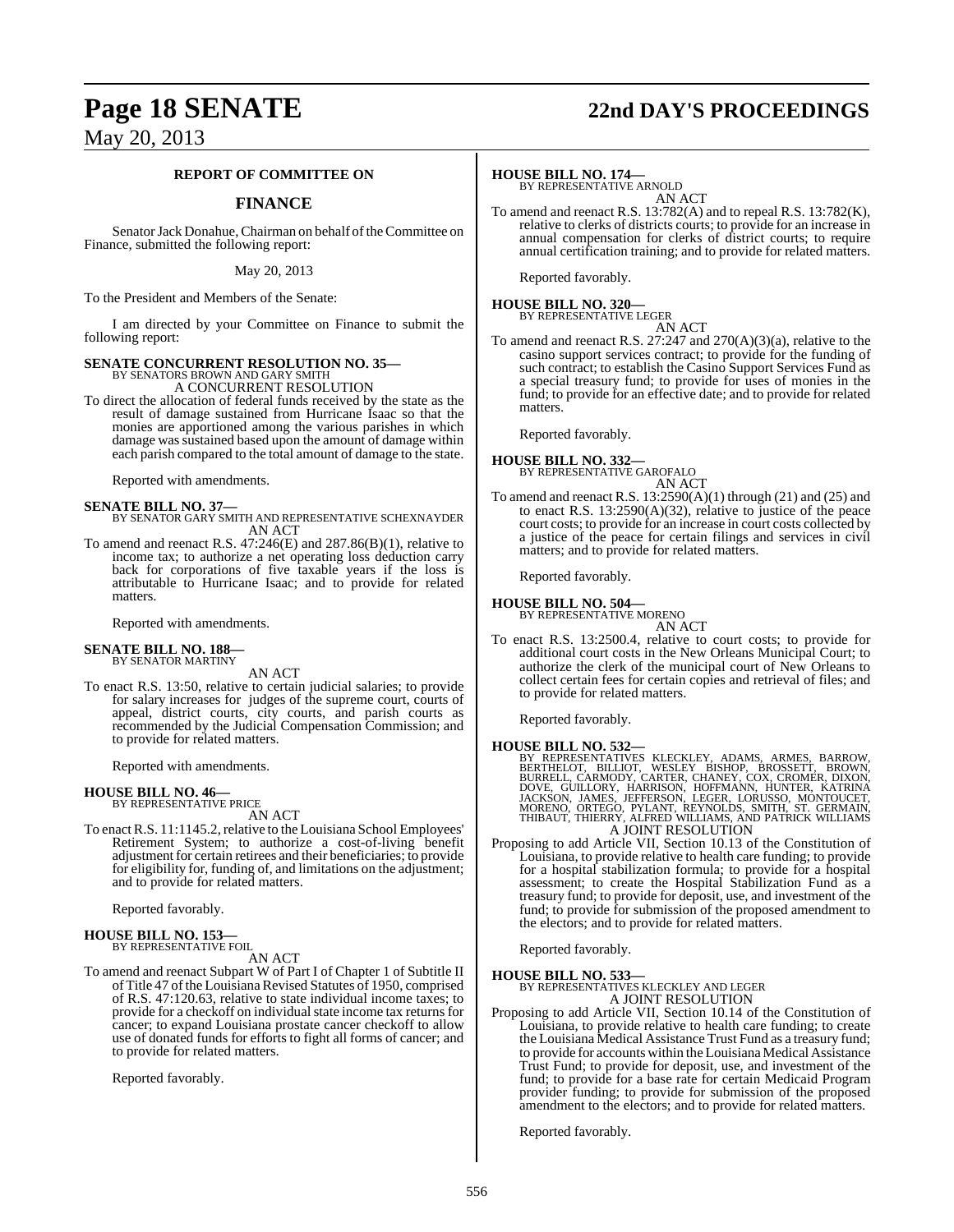# **22nd DAY'S PROCEEDINGS Page 19 SENATE** May 20, 2013

**HOUSE BILL NO. 540—** BY REPRESENTATIVE JONES

AN ACT

To amend and reenact R.S. 17:421.6(C), 421.8(A), and 421.9(G), relative to salary adjustments for certain school personnel; to modify certain provisions of law relative to limitations on salary adjustments for school teachers, counselors, and psychologists; and to provide for related matters.

Reported with amendments.

Respectfully submitted, JACK DONAHUE Chairman

#### **Privilege Report of the Committee on Senate and Governmental Affairs**

### **ENROLLMENTS**

Senator Amedee, Chairman on behalf of the Committee on Senate and Governmental Affairs, submitted the following report:

#### May 20, 2013

To the President and Members of the Senate:

I am directed by your Committee on Senate and Governmental Affairs to submit the following report:

The following Senate Resolution has been properly enrolled:

**SENATE CONCURRENT RESOLUTION NO. 96**<br>BY SENATOR ALARIO ANDREPRESENTATIVES ABRAMSON, ADAMS, ANDERS, ARMES, ARNOLD, BADON, BARRAS, BARROW, BERTHELOT, BILLIOT, STUART BISHOP, WESLEY BISHOP, BROADWATER, BROWN, BURFORD, HENNY

To commend and congratulate Rachel Elizabeth Schultz on her reign asthe seventy-sixth Greater New Orleans Floral Trail Queen for 2012-2013.

> Respectfully submitted, "JODY" AMEDEE Chairman

The foregoing Senate Concurrent Resolution was signed by the President of the Senate.

### **Privilege Report of the Committee on Senate and Governmental Affairs**

### **ENROLLMENTS**

Senator Amedee, Chairman on behalf of the Committee on Senate and Governmental Affairs, submitted the following report:

#### May 20, 2013

To the President and Members of the Senate:

I am directed by your Committee on Senate and Governmental Affairs to submit the following report:

The following Senate Bills have been properly enrolled:

#### **SENATE BILL NO. 23—** BY SENATOR PEACOCK

AN ACT To amend and reenact R.S. 32:1252(7) and 1270.10(A) and (B), relative to motorcycles and all-terrain vehicles; to provide for the area of responsibility for motorcycles and all-terrain vehicles; to notify certain existing motorcycle and all-terrain dealerships of any proposed new motorcycle or all-terrain vehicle dealerships or the relocation of a dealership; and to provide for related matters.

# **SENATE BILL NO. 53—** BY SENATOR ERDEY

AN ACT

To amend and reenact R.S. 22:1573(L), relative to continuing education requirements for title insurance producers; to provide for required hours of instruction for license renewal; and to provide for related matters.

**SENATE BILL NO. 77—** BY SENATORS CROWE AND GALLOT AN ACT

To amend and reenact R.S. 34:3493(A)(1), relative to the Louisiana International Deep Water Gulf Transfer Terminal Authority; to provide relative to the powers and duties of the authority; to provide relative to the jurisdiction of the authority; and to provide for related matters.

#### **SENATE BILL NO. 120—**

BY SENATORS WALSWORTH AND THOMPSON AND REPRESENTATIVE JAY MORRIS AN ACT

To amend and reenact R.S. 22:550.17(C), relative to captive insurers; to allow the commissioner of insurance to grant reinsurance credits to captive insurers under certain conditions; and to provide for related matters.

#### **SENATE BILL NO. 151—**

BY SENATOR GUILLORY AND REPRESENTATIVESGISCLAIR, GUINN, HONORE, HOWARD, LEBAS, MACK, NORTON AND RICHARD AN ACT

To designate a portion of LA 741 in St. Landry Parish asthe "Hadley J. Castille-Pecanaire Highway".

**SENATE BILL NO. 168—** BY SENATORS THOMPSON, ALLAIN, GALLOT, LONG AND RISER AN ACT

To amend and reenact the heading of Chapter 10-A and the heading of Part I of Chapter 10-A of Title 3 of the Louisiana Revised Statutes of 1950, and R.S. 3:1381(1), 1382(A) and (B), 1407, 1430.13(A) and (D), the introductory paragraph of 1431, (1), (3), (4), and (17) through (30),  $143\overline{3}(A)\overline{(1)}$  (b) and (f), the introductory paragraph of (3), (4), (5), and (7), 1434(1), (2), (4) and (5), 1435(1) through (4), and (6) through (8), the introductory paragraph of  $1436$  (1), (2)(a) and (5)(c), 1437(A), 1438, 1440, 1441, 1443, 1444(1), (2), (4), (5) and (8),  $1445(A)(1)$  and  $(3)$ , and  $(B)(2)$  and  $(3)$ ,  $1446(A)$ , the introductory paragraph of (B), and (B)(1), the introductory paragraph of  $1449(\text{\AA})$ ,  $(A)(1)$  and  $(2)$ , and  $(B)$ , and R.S.  $36:629$ (H), to enact R.S.  $3:1431(31)$  and  $1446(B)(5)$ , and to repeal R.S. 3:1421, 1432, 1444(11) and Part II of Chapter 11 of Title 3 of the Louisiana Revised Statutes of 1950, comprised of R.S. 3:1551 and 1552, and R.S. 36:629(C)(6), relative to the merger of the Feed, Fertilizer, and Agricultural Liming Commission and the Seed Commission; to create and provide for the membership of the Agricultural Chemistry and Seed Commission; to repeal the Seed Commission; to provide for definitions; to correct internal references; to provide relative to civil penalties and procedures for imposition of penalties; to repeal a duplicate provision related to the disposition of funds; to repeal the prohibition against relabeling seeds more than one